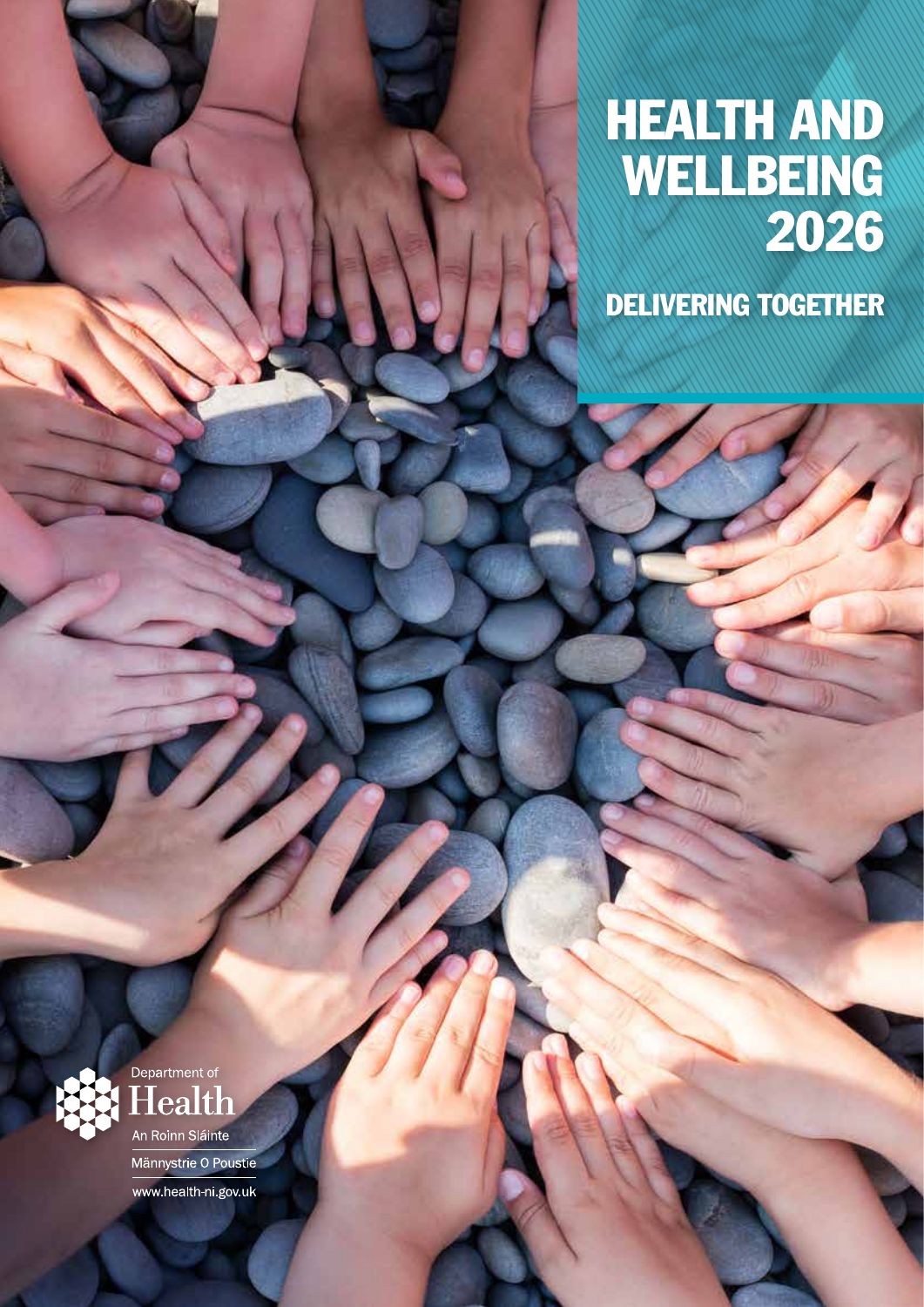

|   | FOREWORD BY MICHELLE O'NEILL, MLA                     | 3              |
|---|-------------------------------------------------------|----------------|
|   | <b>THE CHALLENGE</b>                                  | 4              |
|   | Organisational                                        | 6              |
|   | Workforce                                             | 6              |
|   | The Needs of a Rapidly Changing and Ageing Population | $\overline{7}$ |
|   | <b>Health Inequalities</b>                            | 8              |
|   | Our Opportunity                                       | 9              |
| 2 | <b>THE AMBITION</b>                                   | 10             |
| 3 | <b>THE CHANGE NEEDED</b>                              | 12             |
|   | Build capacity in communities and in prevention       | 12             |
|   | Enhancing support in primary care                     | 14             |
|   | Reforming our community and hospital services         | 15             |
|   | Organising ourselves to deliver                       | 18             |
| 4 | <b>THE APPROACH</b>                                   | 19             |
|   | Partnership Working                                   | 19             |
|   | Improving Quality and Safety                          | 21             |
|   | Investing in our Workforce                            | 22             |
|   | Leadership and Culture                                | 22             |
|   | Ehealth and Care                                      | 23             |
| 5 | <b>THE ACTIONS</b>                                    | 24             |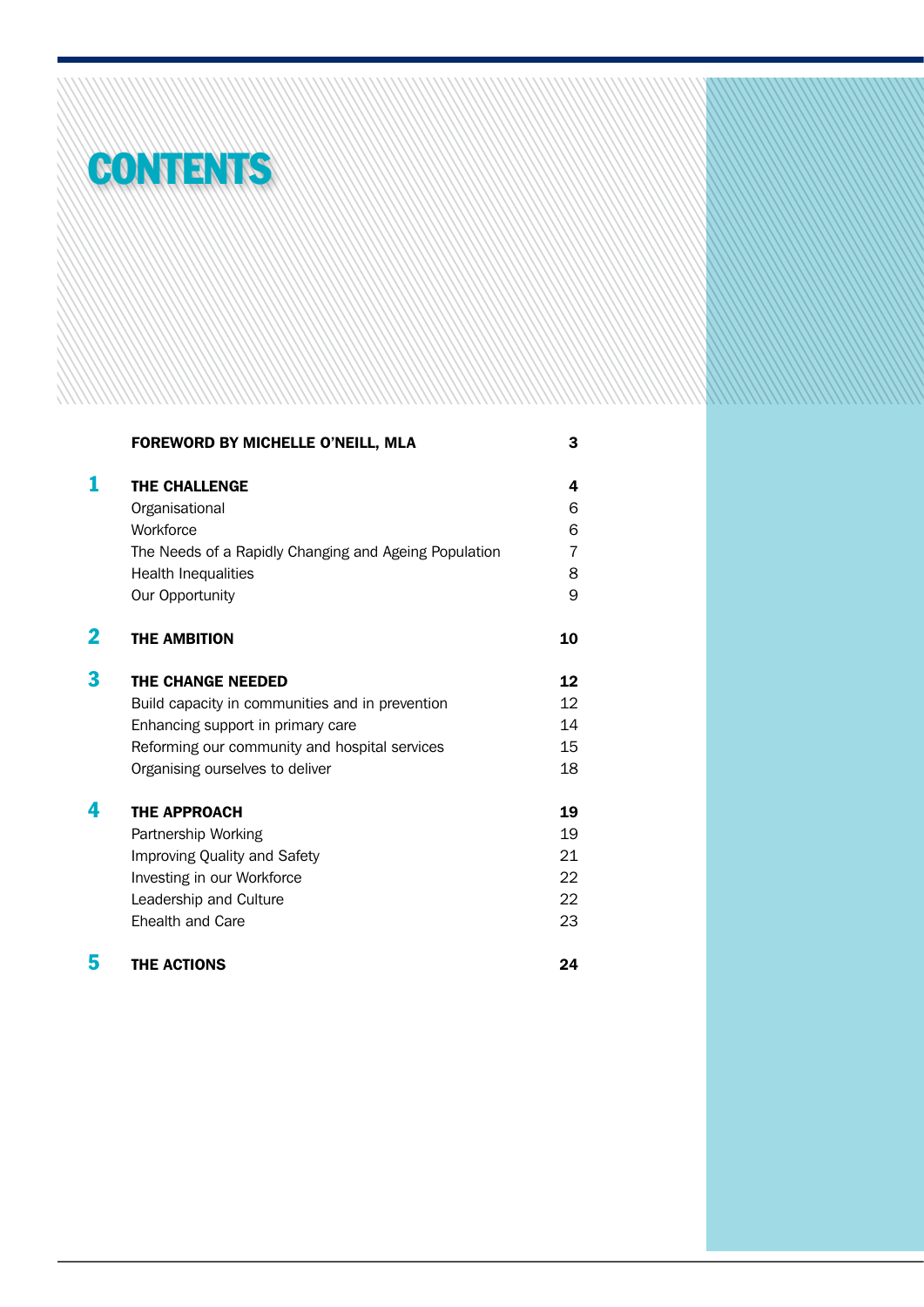



The World Health Organisation defines health as "a state of complete physical, mental and social wellbeing and not merely the absence of disease or infirmity". That is the health outcome I want to deliver for all our people.

But without new approaches and in the face of ever growing demand - often driven by successful interventions and improving life expectancy - we will increasingly struggle.

Change is quite simply essential to deliver the world class service - free at the point of delivery and based on need - that is our collective commitment.

We must move beyond simply managing illness and instead ensure that our health service supports people to stay well; physically, mentally and emotionally.

In other words, we need to rethink how we deliver our health and social care service.

My predecessor, Simon Hamilton, asked a panel led by the internationally recognised expert, Professor Rafael Bengoa, to help us identify how to tackle the challenges in our Health and Social Care system.

Their report tells us clearly that we need to re-organise how we do things - and that we need to do this in partnership with the people who use the service and those who work in it. Critically, we must prioritise

prevention and early intervention to ensure that people stay well. This approach will produce better health and wellbeing outcomes and it will reduce demand on our over stretched acute services. It will also help us tackle what the Expert Panel Report calls "striking health inequalities" in our society.

This document, Health and Wellbeing 2026: Delivering Together, is the outworking of the Expert Panel's recommendations. It sets out a commitment to tackle the issues we face in our Health and Social Care system through decisive political leadership. We are determined to move beyond short-term approaches and crisis management.

This Executive is united as never before in its commitment to take the right, perhaps difficult, decisions. But we know this is the only way to deliver better outcomes for our people.

We are facing into a time of change for our health system but it is change that must happen. This document sets out a direction of travel that I hope all of our society can embrace and support in the challenging but exciting time ahead.

Michelle O'Neill, MLA *Minister of Health*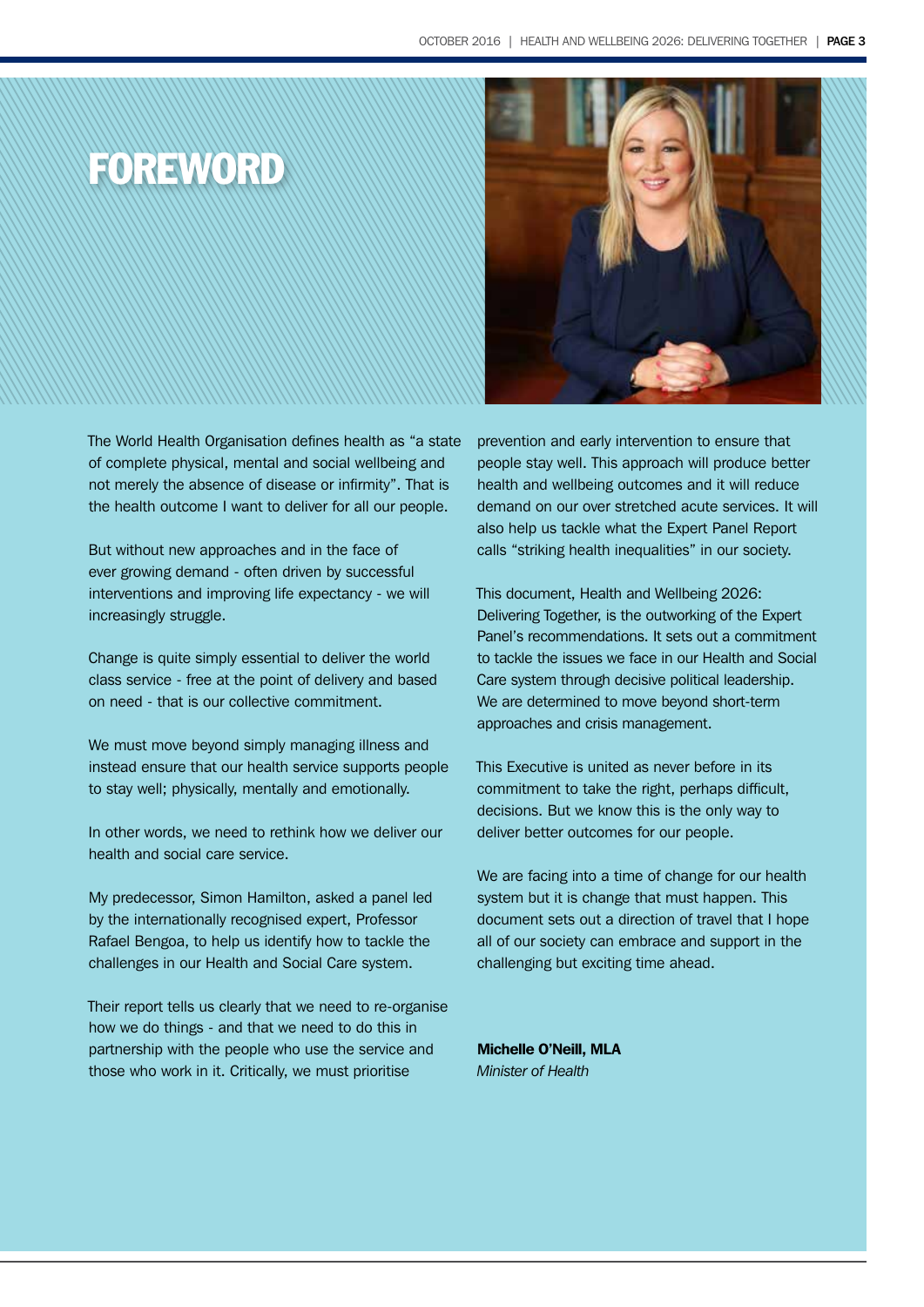# 1THE CHALLENGE

My desire for world class health and social care is based on firm foundations - we have a health and social care system staffed with many talented and dedicated people working extremely hard to deliver high quality services to those in need. But increasingly those efforts are frustrated by a system which is clearly under mounting pressure. This is impacting on both those within the system and those it serves. Without radical change there is no doubt the situation will further deteriorate. That is why I am convinced that change is needed now.

Before I set out the case for change, it is important to acknowledge and celebrate where Health and Social Care, in collaboration with wider government, is making a real difference to our health and wellbeing.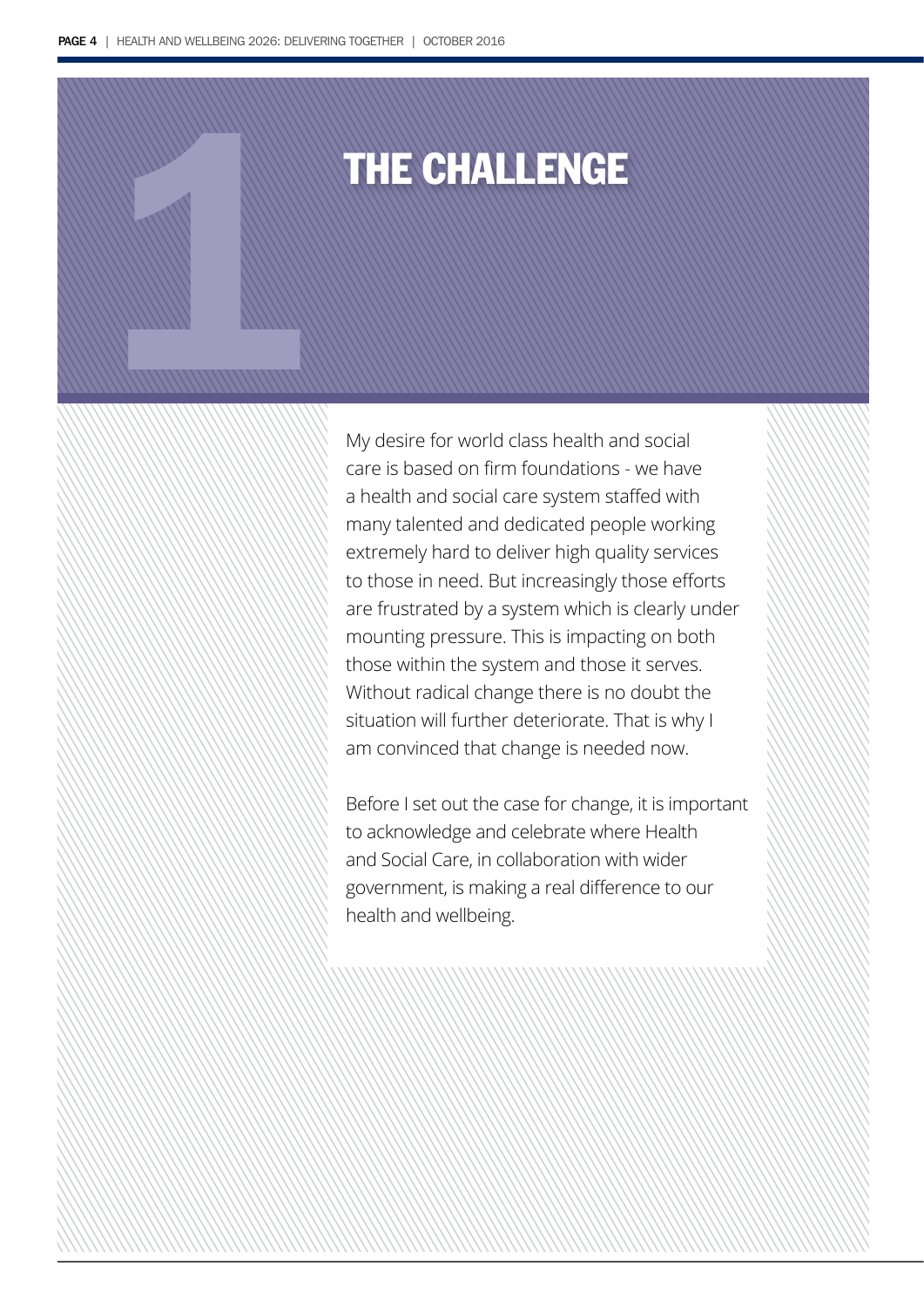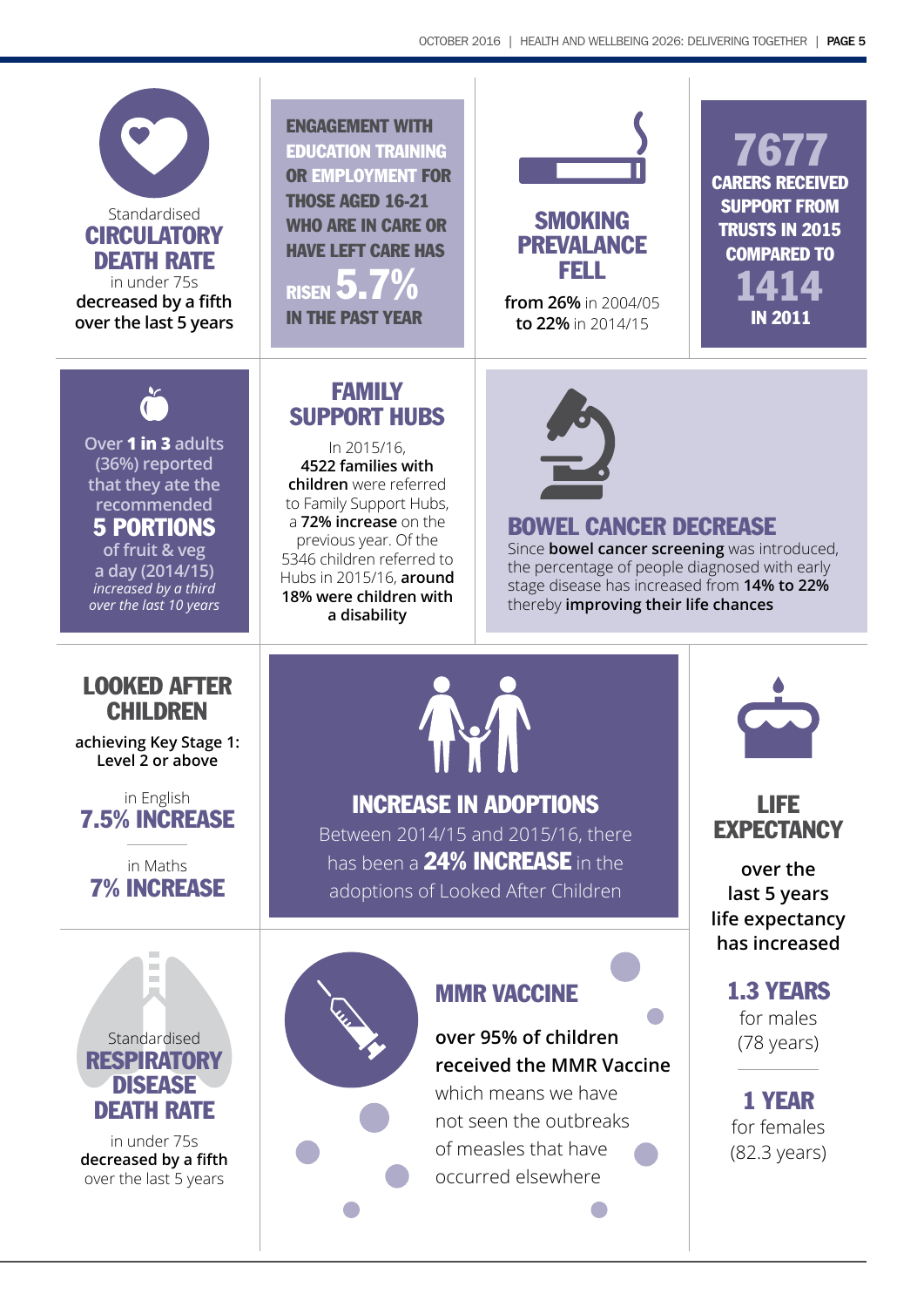At the heart of the many successes of the Health and Social Care (HSC) system is the hard work and dedication of all staff, in every grade and role, who are delivering care at higher levels than ever before.

However, while there is much to celebrate, we must recognise the challenges in the current system. The reality is that we increasingly cannot properly meet people's needs with our current structures. In the past, and for a range of reasons, it has not been possible to achieve the whole system transformation at the scale and with the pace we need to meet the evolving health needs of our people. More and more the impact of this is felt on a daily basis and takes its toll on both those who use services and those working in the sector.

### Our Health and Social Care System faces a number of significant challenges:

### **Organisational**

In many past reviews, professionals and staff have expressed their frustration at the limitations of our current arrangements and their desire for change, most recently in the Expert anel report. The 20th century configuration of our services is simply not optimised to meet the needs of 21st century care.

The point has now been reached where maintaining the current delivery models is having increasingly negative impacts on the quality and experience of care for many service users, while constraining the ability of the system itself to transform to meet today's health needs.

While staff work increasingly hard to mitigate these structural issues, the overall impact is experienced by service users and their families every day nevery part of the system. Regrettablydelays in accessing services and unacceptable waiting times for treatment are commonplace. The quality of our service, and the experience of those providing and receiving it, is not as good as it should be.

Modern research shows that outcomes for patients requiring complex or specialist treatment improves where high levels of specialist expertise is available and these

teams are able to keep pace with innovation. The current spread of such HSC resources, too often committed to buildings rather than outcomes for patients, is a central challenge we must address.

If we persist with our current models of care, even with the best efforts of all staff and more investment year on year, waiting lists will continue to grow, our expertise will continue to be diluted, and the best possible outcomes for patients will not be realised. This is both unsustainable and unacceptable.

In addition, the way we are organised means that opportunities are being missed to create sustainable employment, drive economic investment, and maximise the contribution of the HSC to the economic goals of the Executive. For example, the life and health sciences sector provides 10% of all of the North's exports. Closer working between the HSC, our world class universities and life and health science organisations and maximising the potential for growth in this high value sector, is fundamentally dependent on centres of clinical excellence with the right level of expertise and the necessary capacity.

### **Workforce**

A further challenge relates to the workforce itself. People who work in health and social care are its greatest strength, working ever harder to provide the care needed by patients and service users. Year on year, investment has been directed to front line services in an effort to meet the ever growing need for treatment and care.

However, if we accept, as a whole range of reviews have, that our services are not best configured for our needs, then it follows that recruiting additional staff alone to prop up outdated service models, is not the answer. We must be able to provide safe and high quality care which keeps up with the fast pace of innovation and health and social care developments. I recognise that staff need the opportunity to develop their skills and expertise in an environment which allows for a greater degree of specialisation, whilst maintaining personalised compassionate care.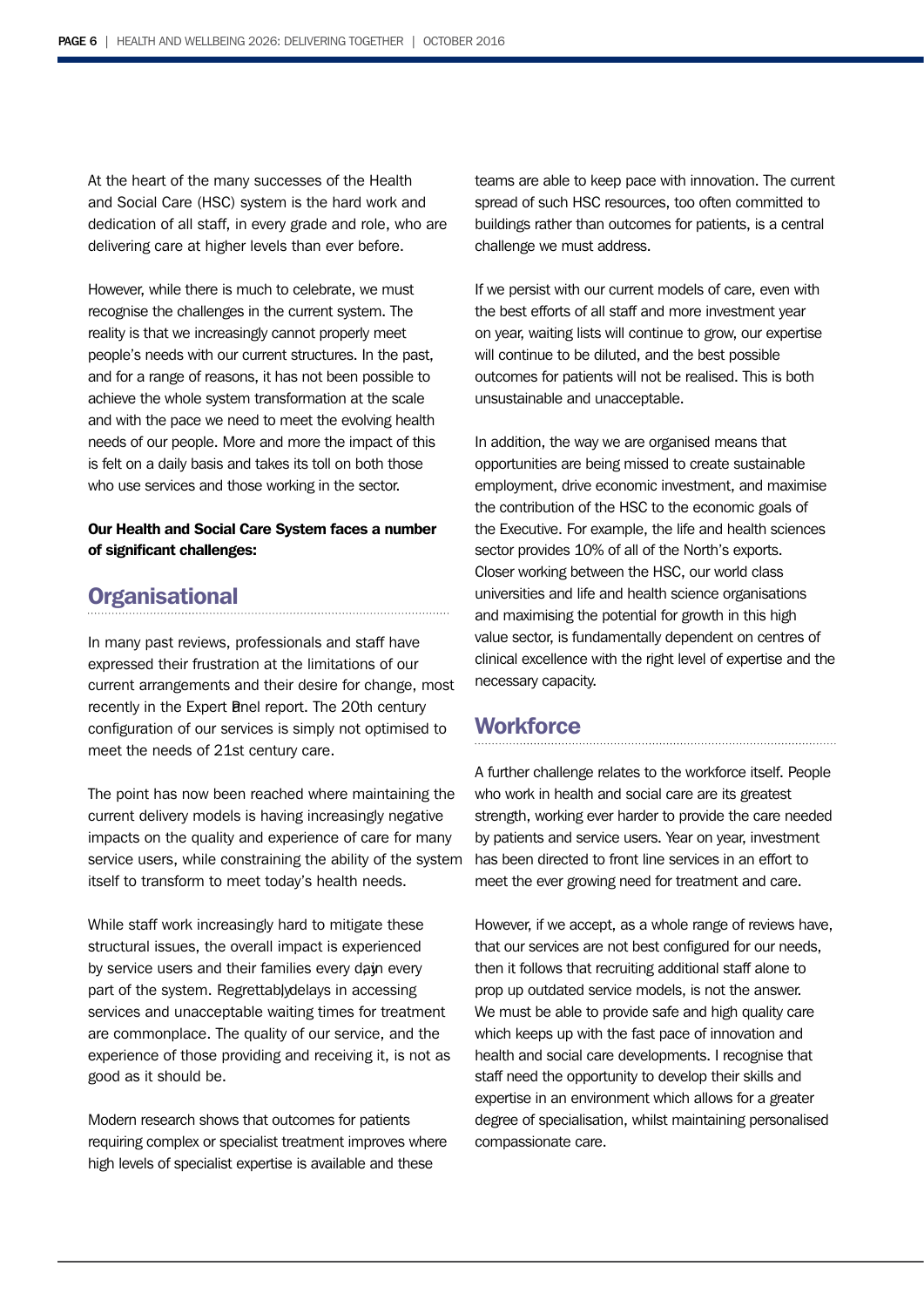It has also become clear that even when resources are made available to recruit additional staff, it has simply not been possible to fill all vacant posts. This in turn puts additional pressure on already hardworking staff and has seen our service become increasingly reliant on short term solutions such as locums and agency staff. This creates additional expense with negative implications for the quality of care. It has become a vicious circle which we must stop.

We must invest in our staff and provide the environment to allow them to do what they do best - provide excellent high quality care. This means providing opportunities to develop their skills and find suitable career paths at all levels. Where necessary, we will increase the numbers we train and consider ways of delivering care more effectively through the development of new roles and skills.

I am determined that we will make the health and social care system an employer of choice in the north of Ireland.

### The Needs of a Rapidly Changing and Ageing Population

Our society is getting older: people are living longer, often with long-term health conditions, and we are having fewer children. Estimates indicate that by 2026, for the first time, there will be more over 65s than under 16s.

By 2039, the population aged 65 and over will have increased by 74% compared to the position in 2014. This will mean that one in four people will be aged 65 and over.

Similarly, the population aged 85 and over will increase by 157% over the same period, which will see their share of the population increase from 1.9 % to 4.4%.

By any analysis, this is a massive success to which our health and social care service has made a significant contribution. That said, it does present a huge and growing challenge in terms of the demands and pressures on health and social care services.

| An ageing population - number of older people (65+) per 100 aged 16-64 |  |  |  |  |
|------------------------------------------------------------------------|--|--|--|--|
| 1971 <b>MMMMMMMMMMMMMMMMMMMMMMMMMMMMM</b>                              |  |  |  |  |
|                                                                        |  |  |  |  |
|                                                                        |  |  |  |  |
|                                                                        |  |  |  |  |
| As much change in the next 8 years as<br>in the previous $40+$         |  |  |  |  |
|                                                                        |  |  |  |  |
|                                                                        |  |  |  |  |
|                                                                        |  |  |  |  |
|                                                                        |  |  |  |  |
|                                                                        |  |  |  |  |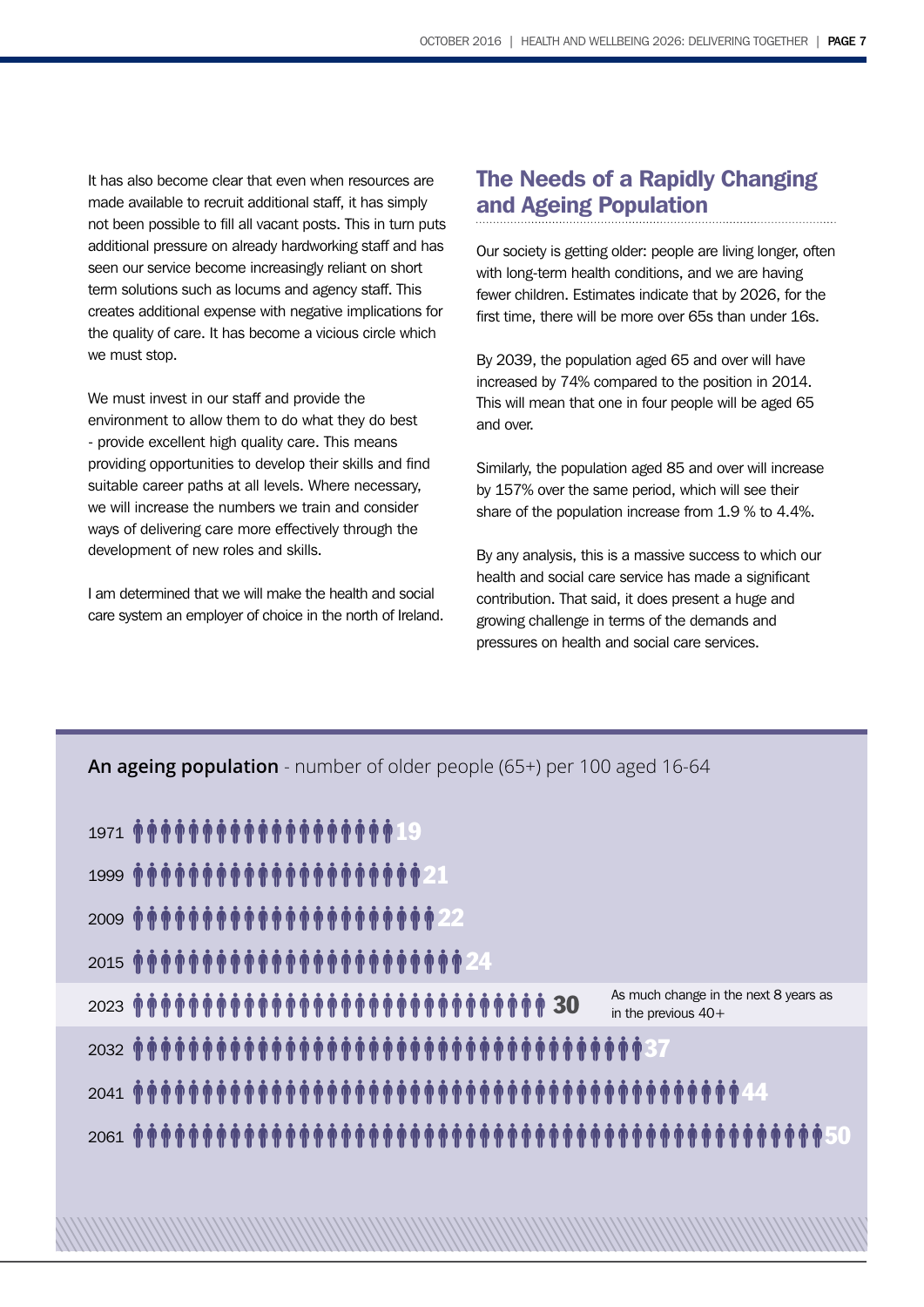

### **Percentage of patients in each age band with the indicated number of morbidities**

Developments in how conditions can be treated and managed mean that as we get older we are much more likely to develop and live with one or more long term conditions. The table above demonstrates that as we get older, the likelihood of having more than one condition at the same time increases dramatically, and with that the care and treatment that we require becomes much more complex.

Furthermore, people's health and social care needs have changed, and their expectations are rightly higher than at any other time before. In the past, for many conditions, where there was an effective treatment available, it often required hospital attendance or an in-patient stay. Increasingly, such treatments are available in the community, or can be provided on a day care basis; which in many instances is more appropriate to the needs of people with longer-term chronic conditions.

People today want to lead full and productive lives, staying independent for longer. In line with wider societal changes, we all expect improved access, choices and control when it comes to public services.

### Health Inequalities

Despite people living longer, health inequalities continue to divide our society. The differences in health and wellbeing outcomes between the most and least deprived areas are still very stark, and completely unacceptable.

For example, men in the least deprived areas live 7.5 years longer than men in the most deprived areas. For women, the difference is over four years. In the most deprived areas, 30% of people report a mental health problem - double the rate in least deprived areas. Rates of suicide are also higher, and leave a devastating impact on people, families and those communities.

Birth weight is an important indicator of foetal and neonatal health, and a low birth weight has a strong association with poor health outcomes in infancy, childhood and throughout someone's life. Between 2010 and 2014, the proportion of babies born at a low birth weight was 44% higher in the most deprived areas than in the least deprived areas.

In 2013/14, the rate of obesity among children in Primary 1 was 71% higher in the most deprived areas than those in the least deprived areas. 42% of Looked After Children (LAC) come from the most deprived areas in the North. Being looked after is associated with poorer socio-economic outcomes in adulthood.

It is clear that economic, social and environmental factors, and experiences early in life, play a major role in determining not just the health outcomes at an individual and community level, but also their social, educational, economic and other outcomes. There is also growing evidence that children who experience adversity in childhood are far more likely to experience health issues in adult life. Specifically, these children are more likely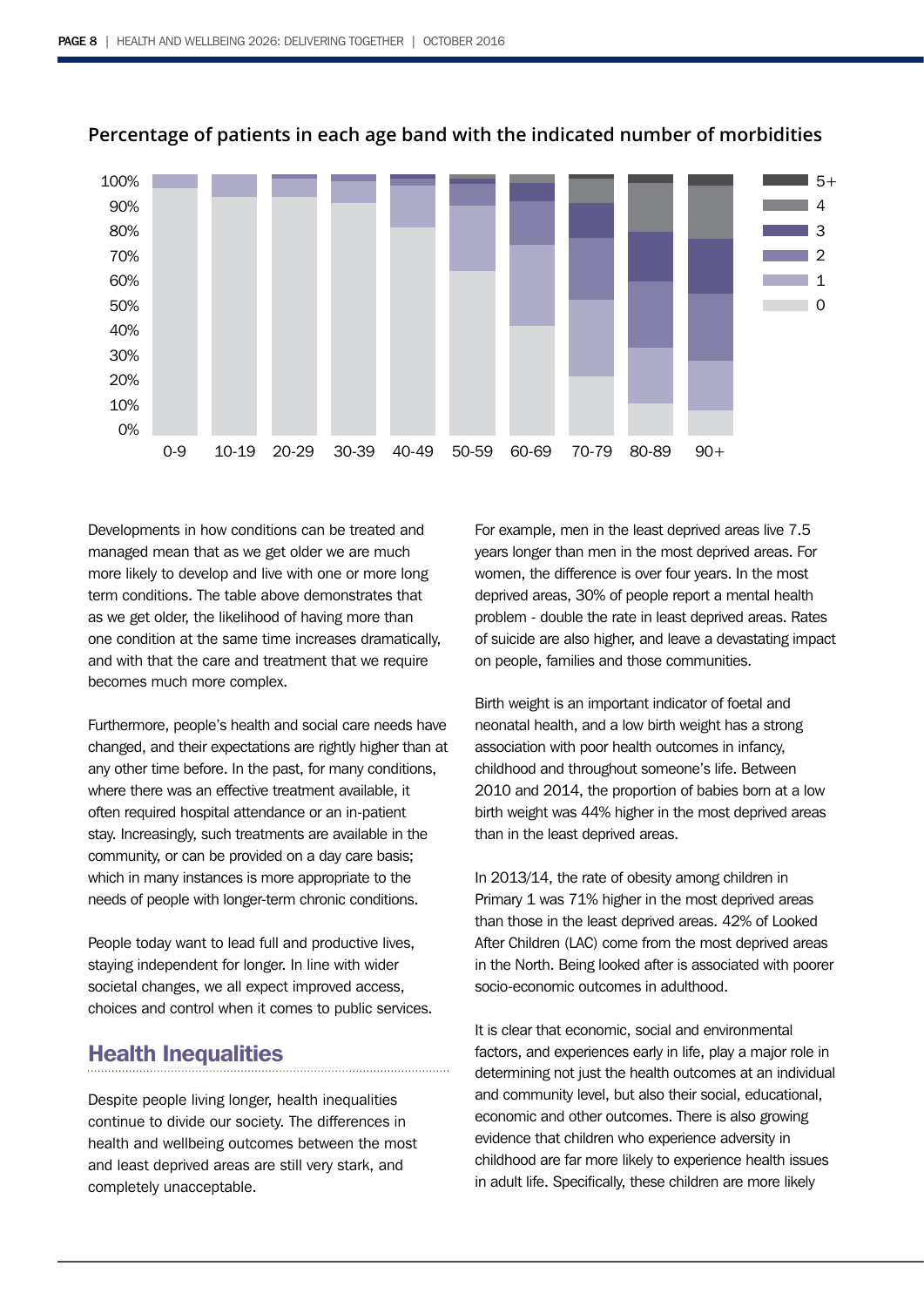to adopt health harming behaviours during adolescence which can lead to mental health illness and diseases such as cancer, heart disease and diabetes later in life. Adversity in childhood also means that children are more likely to perform poorly in school, more likely to be involved in crime and more likely to experience poverty and disadvantage in adult life.

Our future health and social care system needs to not only treat people who become sick or need support now, but also needs to do much more to ensure that the next generation is more healthy with more equitable life opportunities for all.

### Our Opportunity

The problem and the compelling case for change is not in itself new, and has been made repeatedly by experts, staff and patients over many years. The Expert Panel's Report "Systems, not Structures: Changing Health and Social Care" once again reaffirms this. But despite the overwhelming evidence, the opportunity has thus far not been grasped. However, both as Minister and as an Executive we believe there is now no alternative but to transform how we design and deliver health and social care services.

The political summit hosted by the Expert Panel in February 2016 secured a political mandate for the need for change and the principles to underpin it, and I look forward to all parties engaging with and supporting the HSC to make the difficult decisions required to improve our population's health, and build a sustainable health and social care system. This is the time for political leadership.

The advent of a new outcomes based approach in the draft Programme for Government puts an onus on us all to work together, across traditional silos and boundaries to deliver the best outcomes for the people of the North. Now is the time for us to work collectively to deliver a world class health service.

Across this island, the health and social care fabric of both jurisdictions face the same challenges. We have the opportunity to work more collaboratively with colleagues to address those challenges, and deliver services in a way that improves care for our population as a whole. There are many good examples of where this is already working well, such as cancer and cardiac services in the north west or the partnership with Dublin for children's heart surgery. There are many more such opportunities, including the transplantation of organs and rare diseases, and we have developed a programme of work with the Department of Health in the South to identify areas of mutual benefit.

Staff, clinicians and professionals from right across our health and social care system are telling us loud and clear that change is now necessary. If we do not grasp this opportunity change will happen anyway but in a reactive and unplanned way, with more potential for detrimental impacts on those who use and deliver our services.

In addition, the HSC itself is a huge contributor to the economy in many ways, through skills development, spending power and employment practices.

As the single biggest employer in the North, we have a real opportunity and responsibility to make a tangible and positive contribution to the health and wellbeing of our staff, and society as a whole. We will be an employer of choice, leading by example and investing in the wellbeing of our staff. Despite the demand, resource and service pressures being experienced, I am committed to ensuring the wellness dimensions of being an employer of this scale will be better achieved across the HSC.

In the way we operate, we have the opportunity to promote a new way of working with the community and voluntary sectors through the innovative use of social procurement clauses, and commissioning services based on social value rather than simply on the basis of lowest cost.

Working with our world class universities, skilled graduates and world leading companies, we can grow our life and health sciences sector, creating new jobs. This will mean access to cutting edge technology and therapies, and the dual benefit of improving care and economic growth. To do so requires further collaboration between HSC, academia and industry. The HSC can only play its part if it can provide the centres of expertise and excellence that will continue to attract partners, and support the recruitment and retention of experts in their fields.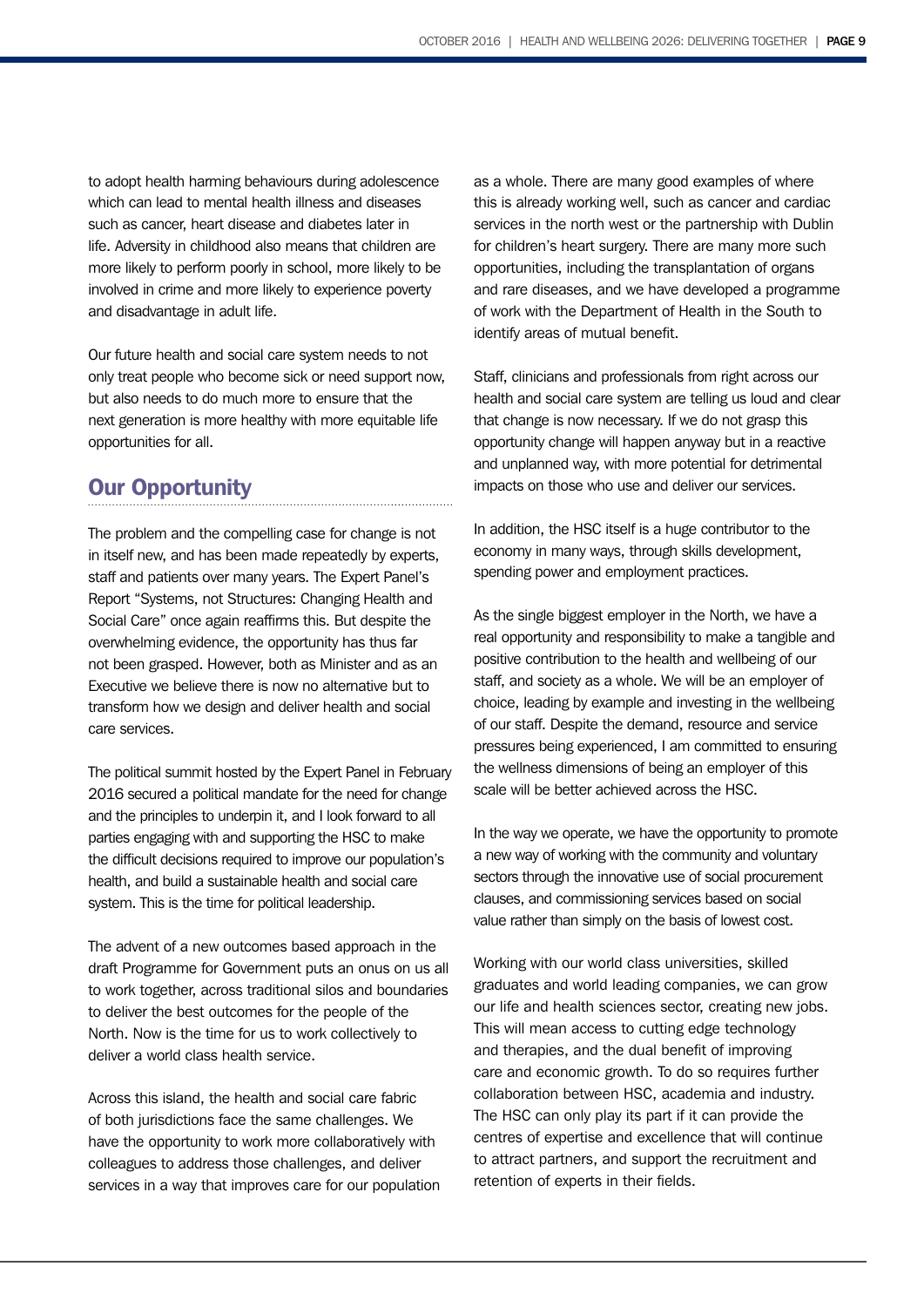# THE AMBITION 2

Health is a human right. I am deeply committed to the principle of universal health care, free at the point of delivery to those in need.

Aligned with the aspirations the Executive set out in the draft Programme for Government, my overarching ambition is for every one of us to **lead long, healthy and active lives**.

> Improving the health of our people

Supporting and empowering staff

Improving the quality and experience of care

Ensuring sustainability of our services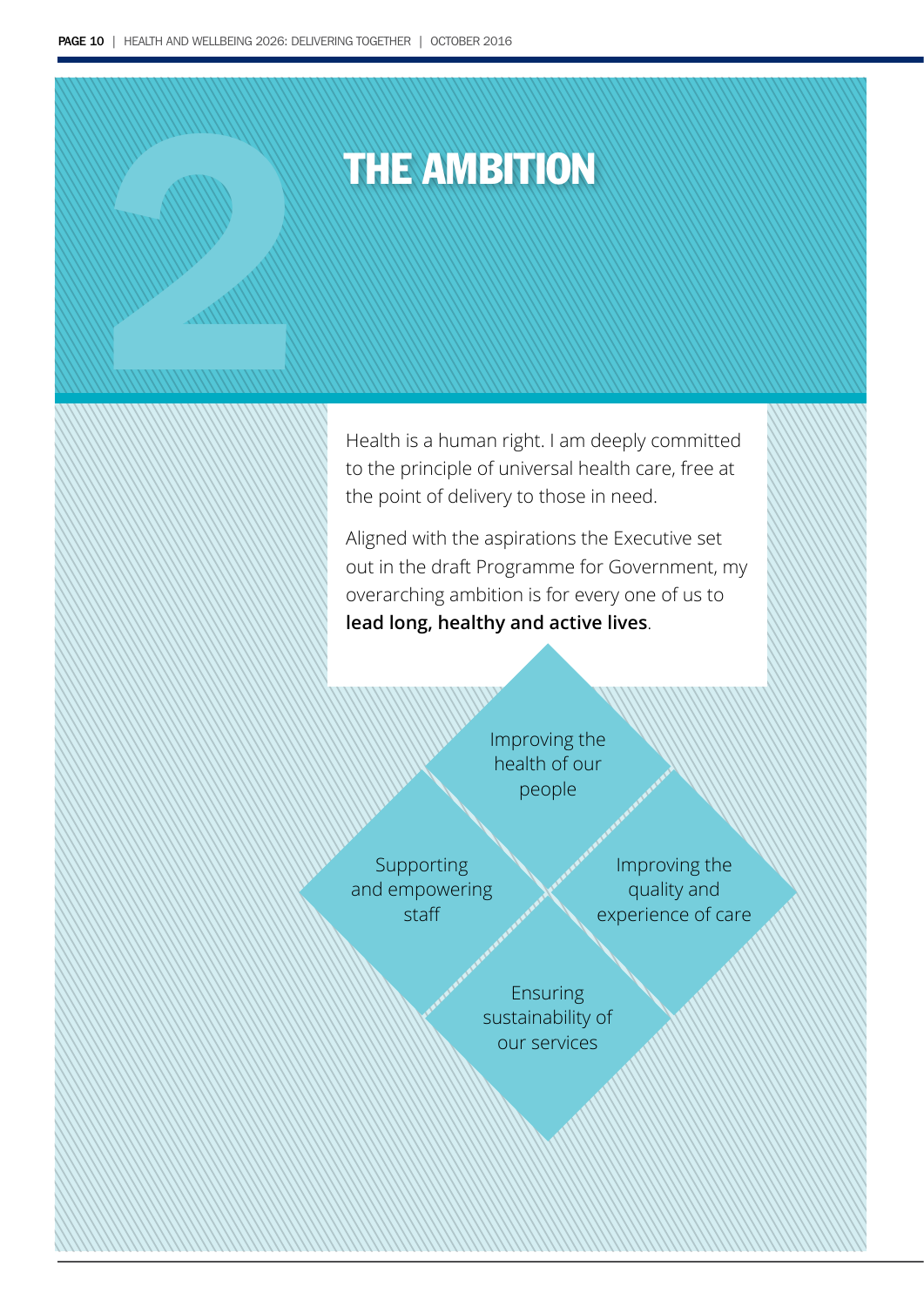### Therefore, we want to see a future in which:

- people are supported to keep well in the first place with the information, education and support to make informed choices and take control of their own health and wellbeing;
- when they need care, people have access to safe, high quality care and are treated with dignity, respect and compassion;
- staff are empowered and supported to do what they do best; and
- our services are efficient and sustainable for the future.

All of these aims are of great importance and must be addressed if we are to meet the future needs for our population.

They will underpin a new model of person-centred care focussed on prevention, early intervention, supporting independence and wellbeing. This will enable the focus to move from the treatment of periods of acute illness and reactive crisis approaches, towards a model underpinned by a more holistic approach to health and social care.

We will create the circumstances for people to stay healthy, well, safe and independent in the first place. We will anticipate the needs of individuals for support and care and this new model of person-centre care will intervene early to avoid deterioration.

This model will be designed for and with people and communities rather than by organisations and services. Instead of thinking about buildings and hospitals as the only place to deliver services, we will deliver care and support in the most appropriate setting, ideally in people's homes and communities. In most instances people should only have to go to hospital when they need treatment that can't be provided in their community.

The way we design and deliver services will be focussed on providing continuity of care in an organised way. To do so we will increasingly work across traditional organisational boundaries, to develop an environment characterised by trust, partnership and collaboration.

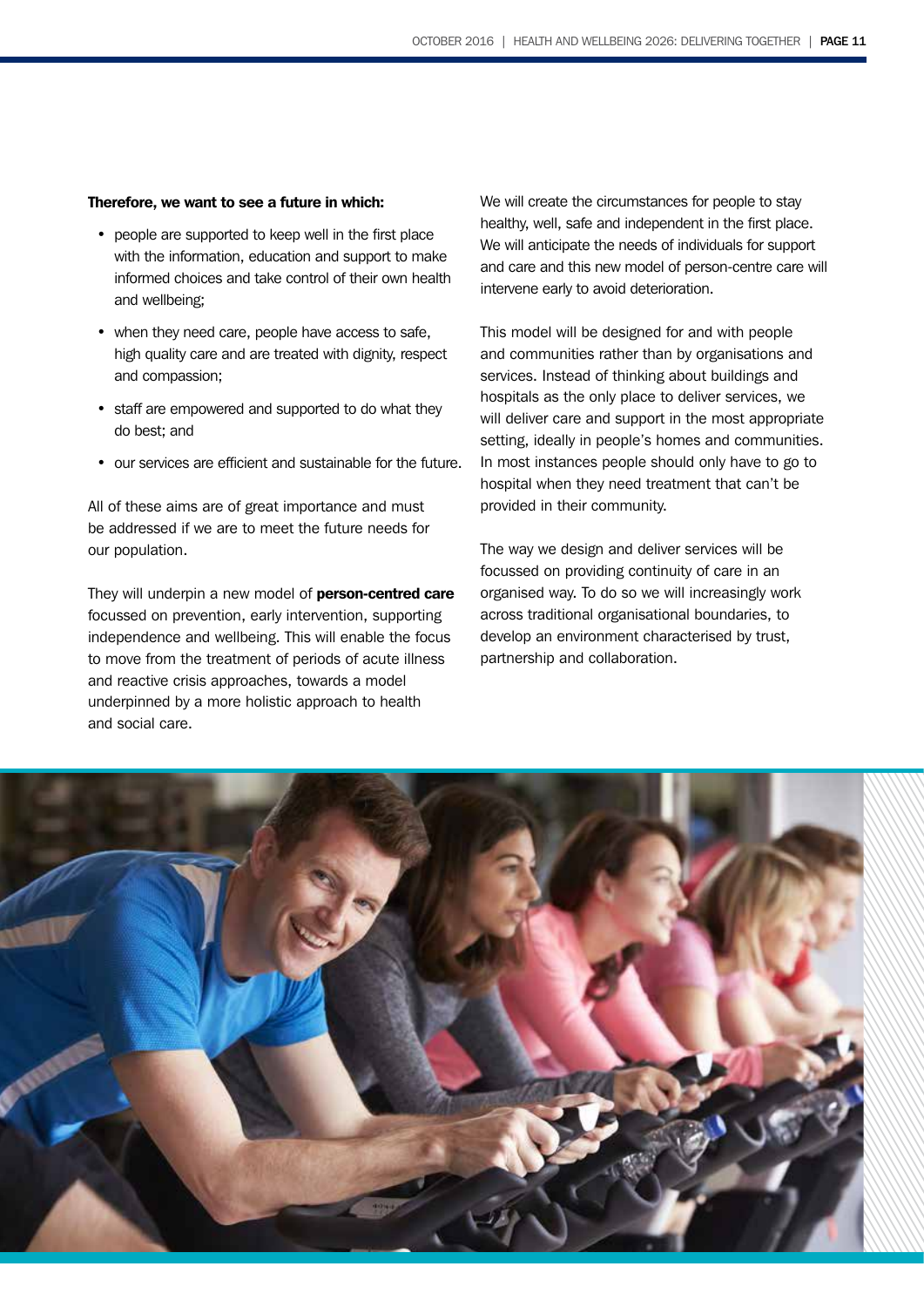# THE CHANGE NEEDED 3

If we are to support everyone to lead long, healthy, and active lives, we need to change the focus of our services, and how and where those services are delivered. The Expert Panel has clearly said that 'something very different has to happen at the delivery of care level'.

### We must:

- Build capacity in communities and in prevention to reduce inequalities and ensure the next generation is healthy and well;
- Provide more support in primary care to enable more preventive and proactive care, and earlier detection and treatment of physical and mental health problems;
- Reform our community and hospital services so that they are organised to provide care when and where it is needed;
- Organise ourselves to deliver by ensuring that the administrative and management structures make it easier for staff to look after the public, patients and clients.

### Build capacity in communities and in prevention

We will work with communities to support them to develop their strengths and use their assets to tackle the determinants of health and social wellbeing.

We will support the development of thriving and inclusive communities, through the work of the HSC working closely with Executive colleagues and other providers such as councils, schools, police, housing and transport.

In particular, the HSC will become better at tapping into the innovative ideas and energies in communities themselves, and in the community and voluntary sectors. In all communities, every child and young person should have the best start in life, people should have a decent standard of living, and all citizens should be supported to make healthier and better informed life choices.

We will invest in HSC community development resources to work alongside all communities to enable social inclusion and tackle health inequalities and the underlying contributory factors including poverty, housing, education and crime.

It will take time to realign and grow the community development resource, and as a first step we will review existing capacity and then invest to meet any gaps, including a programme of training.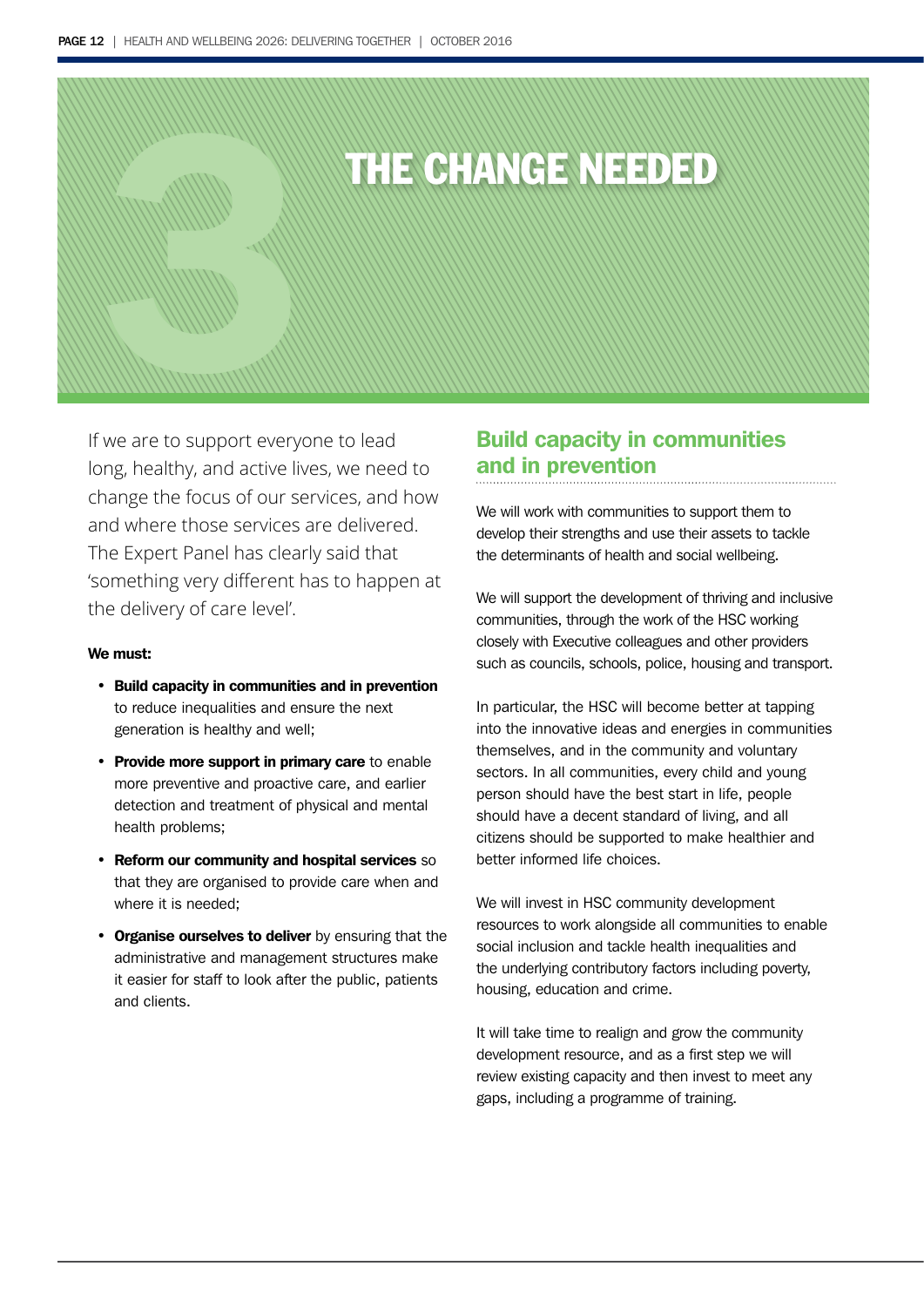Alongside this, we will link social care more strongly with improving and safeguarding the wellbeing of individuals, families and communities. We will strengthen the social work profession by fully implementing my Department's Improving and Safeguarding Social Wellbeing Strategy.

To give every child and young person the best start in life, we will further increase the support we provide to children, young people and families from before birth to adulthood. The universal Health Visiting and School Nursing service will enable and support children and young adults to be successful healthy adults through the promotion of health and wellbeing; this will include the full delivery of the Healthy Child, Healthy Future programme. This will support the implementation of the Executive's Public Health Framework "Making Life Better" and its ambition to give every child the best start.

I will work with other Ministers to build on the success of the Early Intervention Transformation Programme and enhance early intervention services and the Family Support Hub network by exploring ways to build on the capacity of the hub model. This would include both better coordination of existing early intervention services and increasing the assessment capacity of the Hubs. This will enable us to respond quickly and

flexibly to meet the needs of families early on before the problems they face become more intractable and severe. By increasing our early support to families we will reduce the need for later intervention, such as the need for children to come into care.

For children who are in the care system we will work to improve their life chances. Looked After Children experience much worse health, social, educational, and employment outcomes than other children. We will honour our corporate parenting responsibilities to the fullest extent and will be as ambitious for children in care as we are for our own children.

The range of placement options available to Looked After Children will be expanded. Through service redesign and, if necessary, new legislation we will better meet the individual needs of each child and put in place more effective supports for their caregivers, including kinship carers and families who adopt children from care. By working with the courts we will secure permanence for them more quickly helping their mental and emotional wellbeing, educational attainment and health in particular. Support will also be extended so that they are better prepared for independent living in adult life.

### FAMILY SUPPORT HUBS FAMILY SUPPORT HUBS

Family Support Hubs provide an accessible, flexible and As at June 2016, 29 family support hubs were operational, responsive point of contact for families in need of support.

As of June 2016, 29 family support hubs were operational, The engagement of local communities in the planning and providing full regional coverage across the North.

The engagement of local communities in the planning and commissioning of local services has been a key component In 2015/16 there were 4522 families referred through family to the successful delivery of Family Support Hubs.

In 2015/16 there were 4522 families referred through  $\frac{1}{2}$  with 2014/15. family support hubs, an increase of 1887 compared

In 2015/16 a total of 5346 children were referred, 953 of which were children with a disability.

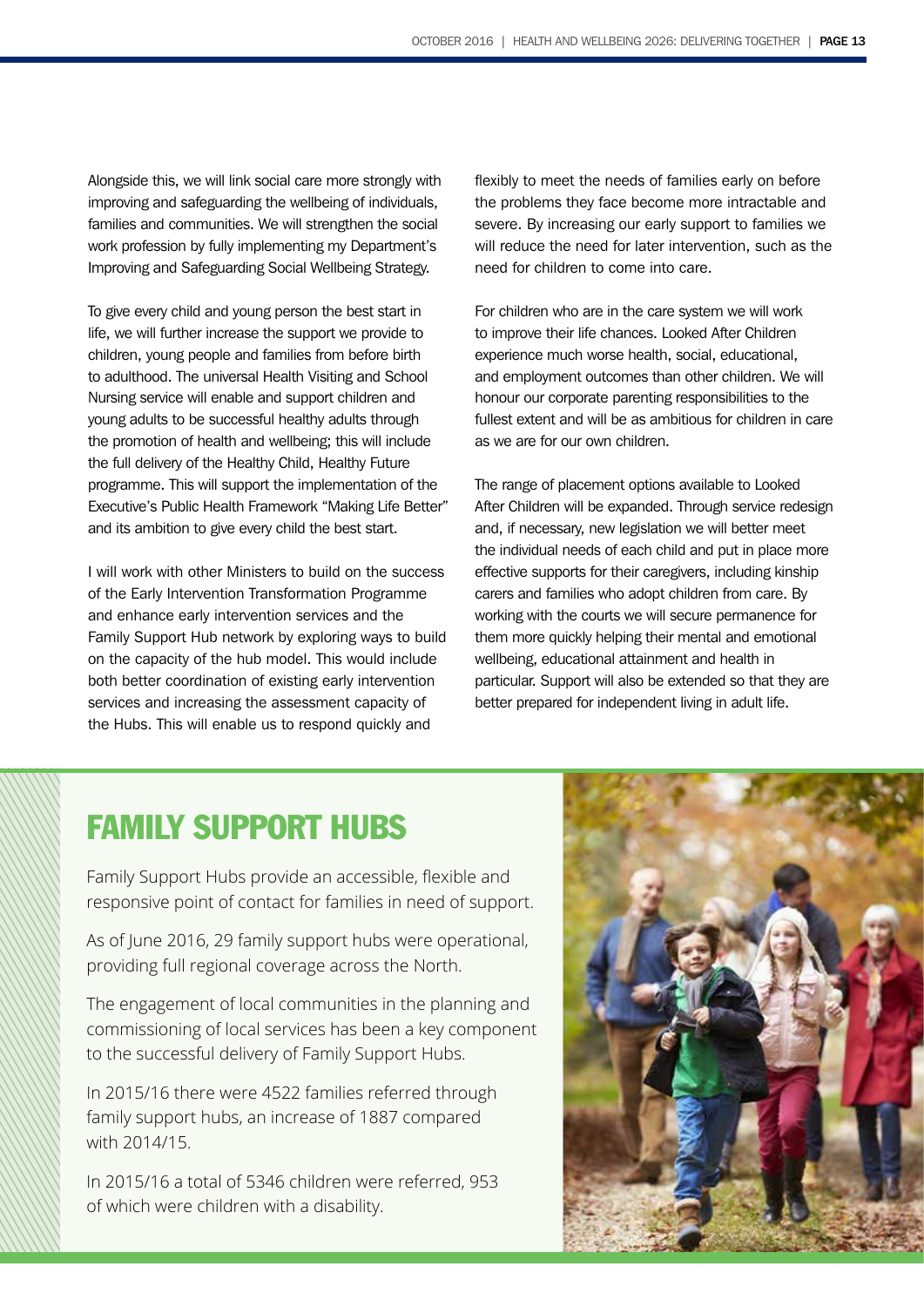## PRACTICE BASED PHARMACISTS

This initiative will see pharmacists working as an integral part of the GP surgery practice team. This means we can use their skills and experience to improve patient outcomes through reviewing their medication and reducing errors.

Practice Based Pharmacists (PBP) can help to alleviate some of the pressures faced by general practice through triaging patients to appropriate services and in some instances undertaking the diagnosis and initiation of treatment and follow-up appointments in patients with long term conditions.This will enable GPs to spend more time with patients with complex needs.

By December 2016, it is anticipated that 54 PBPs will have been placed in GP practices across the North with further PBPs appointed and in place over the period January-May 2017.



### Enhancing support in primary care

Primary care is the bedrock of our health and social care system and provides around 95% of the care people need throughout their life. General Practitioners (GPs) and multidisciplinary primary care teams have a key role to play in improving population health and wellbeing, as well as developing care pathways and services to meet the population needs.

Our primary care service is still largely based on GPs working independently with some input from other disciplines. In future, the focus of our system will be increasingly on keeping people healthy and well in the first place. The World Health Organisation defines good health as a state of complete physical, mental and social wellbeing and not merely the absence of disease or infirmity. In the future we need a model that provides fully integrated multidisciplinary care, not just medical or nursing care.

Our future model of primary care is to be based on multidisciplinary teams embedded around general practice. The teams will work together to keep people well by supporting self management and independence, providing proactive management of high risk patients. They will identify and respond earlier to problems that emerge whether related to health or social circumstances or the conditions in which people live, providing high quality support treatment and care throughout life.

These teams will include GPs, Pharmacists, District Nurses, Health Visitors, Allied Health Professionals and Social Workers, and new roles as they develop, such as Advanced Nurse Practitioners and Physician Associates. There will be capacity and skills to proactively support individuals to address the lifestyle choices that impact upon their health and wellbeing. They will have the right tools and skills to diagnose, treat and coordinate the majority of care for their practice. They know the people they serve, and understand their needs better than anyone.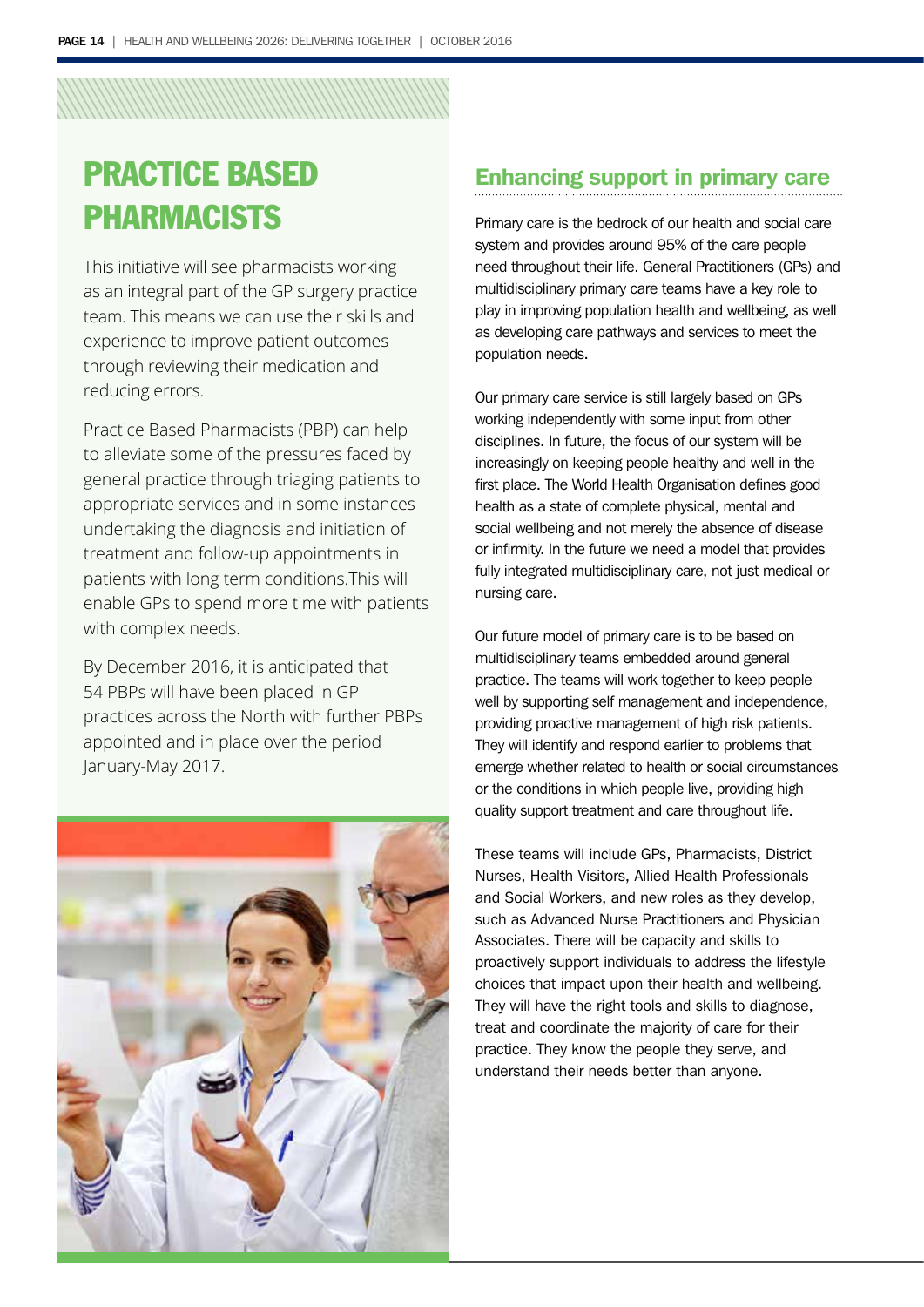These teams will work in a more integrated way with all other community services and development work in their area, including Community Pharmacy. Community Pharmacy is an important part of primary care and can help to reduce pressure on other parts of the HSC. We must use them better, especially to support improved public health and engaging in with the public to ensure medicines are being used appropriately.

This model is radically different from what we have at present. It will require significant change in the way staff across the HSC are organised and deployed, and in the way GPs and other members of the new teams work together. This new model will therefore be rolled out incrementally over the next 5 years, learning and addressing gaps in staffing as we proceed. The roll-out of Practice Based Pharmacists will be completed by March 2021. GP surgeries will have named health visitors and named district nurses to work with by the end of March 2017. In addition, the way that core district nursing is delivered will be transformed, and a District Nursing Framework will be published by the end of this year.

We will maximise the potential for developing social prescribing models in the multidisciplinary primary care teams, through the embedding of social workers and building linkages to the range of early support services available to service users, such as Mental Health Hubs and other early help initiatives.

Additional funding for primary care will be focussed on developing these teams, with more funding for mental health interventions in primary care and funding to test the impact that specialist allied health professionals, such as physiotherapists, can have when working alongside the primary care team. Training for the first Advanced Nurse Practitioners for primary care and a new Physician Associate post-graduate degree programme have been developed and will start in early 2017. We will work closely with GPs and other professionals on the roll-out and evaluation of this model.

Together, the enhanced community capacity, the focus on prevention based approaches and the multidisciplinary teams in primary care will provide much greater capability to keep individuals and communities well.

### Reforming our community and hospital services

Sometimes, the primary care or community care teams cannot fully meet a patient's needs but it isn't appropriate for them to be admitted to a hospital.

With developments in treatments and technology, we are able to do so much more without the need to admit people to hospital. Therefore in future we want to build on new services and models which are already emerging, and ensure that these are implemented across our health and social care system, working in partnership with those who deliver and use these services.

Acute Care at Home is an example of this type of service. Patients, often frail and elderly, are treated in their own homes by doctors, nurses and other staff. Conditions such as chest infections, urinary tract infections and dehydration can all be safely treated without the need to go to hospital, which can be a worrying and anxious experience for many. Patients have, within their own home environment, the same access to specialist tests as hospital inpatients and receive consultant led assessment and treatment.

We will make Acute Care at Home available to the whole population. We will better integrate it with social care and ensure it is supported by other services, including short stay hospital services, GPs and palliative care. This new model of care will be rolled out to all areas within the next three years.

We are committed to the further development of Ambulatory Assessment and Treatment Centres, to provide a more joined up, 1-stop service. Evidence from here and elsewhere shows there are significant benefits to be gained from this approach. Our current model is based on the traditional outpatient model of care where a GP refers a patient to the specialty the GP believes most closely relates to the possible cause of the person's symptoms. But as people live longer and develop more problems, diagnosis and treatment becomes more complex. So the traditional model is no longer fit for purpose.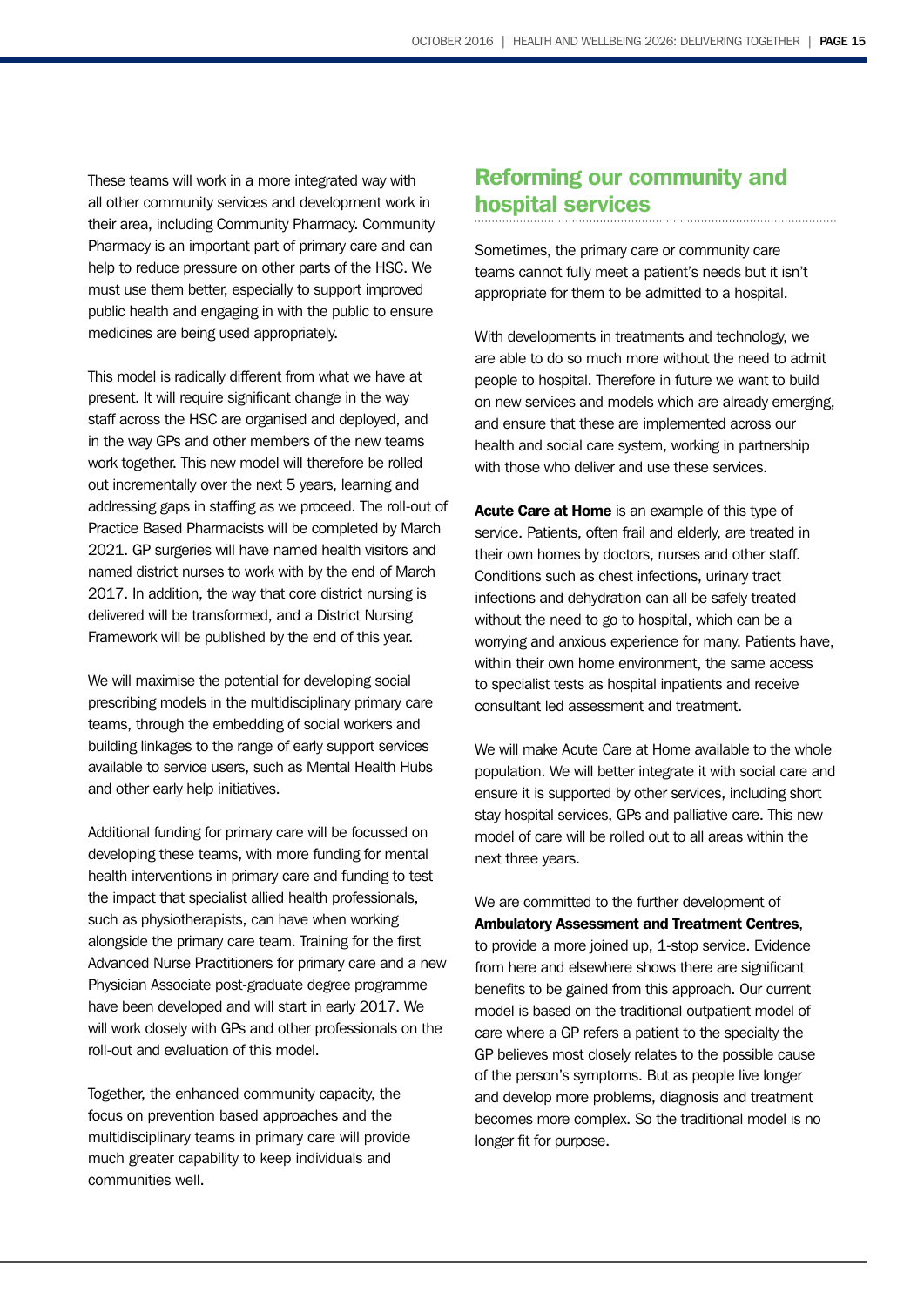Over the next 12 months, we will start to design these centres in partnership with clinicians and patients. They will provide simpler and easier access to the healthcare professionals and diagnostic equipment (such as X-Rays, CT scanners) needed to assess and diagnose conditions. Importantly, if a treatment or procedure is needed this will be possible on site with the aim of getting patients safely home the same day.

This avoids multiple outpatient visits and enables earlier diagnosis and appropriate treatment, and is therefore much better for those who use our services, and makes better use of our resources. Staff will have all the facilities they need to make the right diagnosis there and then, and to provide high quality care.

Elective Care Centres will be established to provide a dedicated resource for less complex planned surgery and other procedures. Evidence from elsewhere shows that such centres can reduce waiting times for planned care, and provide a better experience for both patients and staff. The current approach of delivering both planned and unplanned care using the same facilities and the same resources, means that waiting times can be adversely affected when the demand for urgent and emergency care is very high.

By making better use of our existing resources, and organising these in a different way, we will be able to provide larger volumes of activity, to a higher quality and in a more timely manner. The centres will be a resource for the region and the way they operate will be designed around the needs of patients. The number and location of these centres will be developed in partnership with clinicians and patients, and I expect proposals to be brought forward in the next 12 months.

Acute inpatient care will change. By changing the way preventive care, primary, community and less complex elective care is provided, and by looking after people in settings that are more appropriate to their needs, the nature of acute inpatient care will change.

Acute inpatient care will therefore focus on complex planned surgery and emergency care of patients who need an acute inpatient setting, for example, patients who have had a stroke, heart attack, or trauma, and those needing obstetric, neonatal or paediatric services or those with a significant worsening of a long term health condition. Multidisciplinary working will be a key feature of good quality inpatient care.

Across many different services there is very strong evidence that concentrating specialist procedures and services in a smaller number of sites produces significantly better outcomes for patients, as well as a much better and more supportive environment for staff

The role of our hospitals will therefore fundamentally change as they will focus on delivering the highest quality of specialist and acute care. However ot every service will be available in every hospital.

In the past few years we have seen the successful development of region-wide and cross-bordenetworks for highly specialist serices such as cancer neonatology or cardiology as well as the development of the first truly all-island service in children's congenital cardiology. These are delivering innovative, world class services and we will seek to maximise opportunities to expand this approach and deliver more services on an all-island basis, where clinically appropriate to do so.

This is about changing the way that services are delivered, improving safety and quality and making the best use of the resources we have. The Expertamel, working with clinicians, has developed criteria which will help us to assess the sustainability and future of how services are provided, and this provides us with a routemap to work in partnership with those who use and deliver our services.

### Mental Health

The North has a particular challenge with mental health, having the highest rates of mental illness in these islands. There are many talented and hardworking professionals in the system and the voluntary and community sector who do excellent work in the services they provide. It is clear that our services need to continue to evolve and improve, building on the Bamford reforms from the last decade.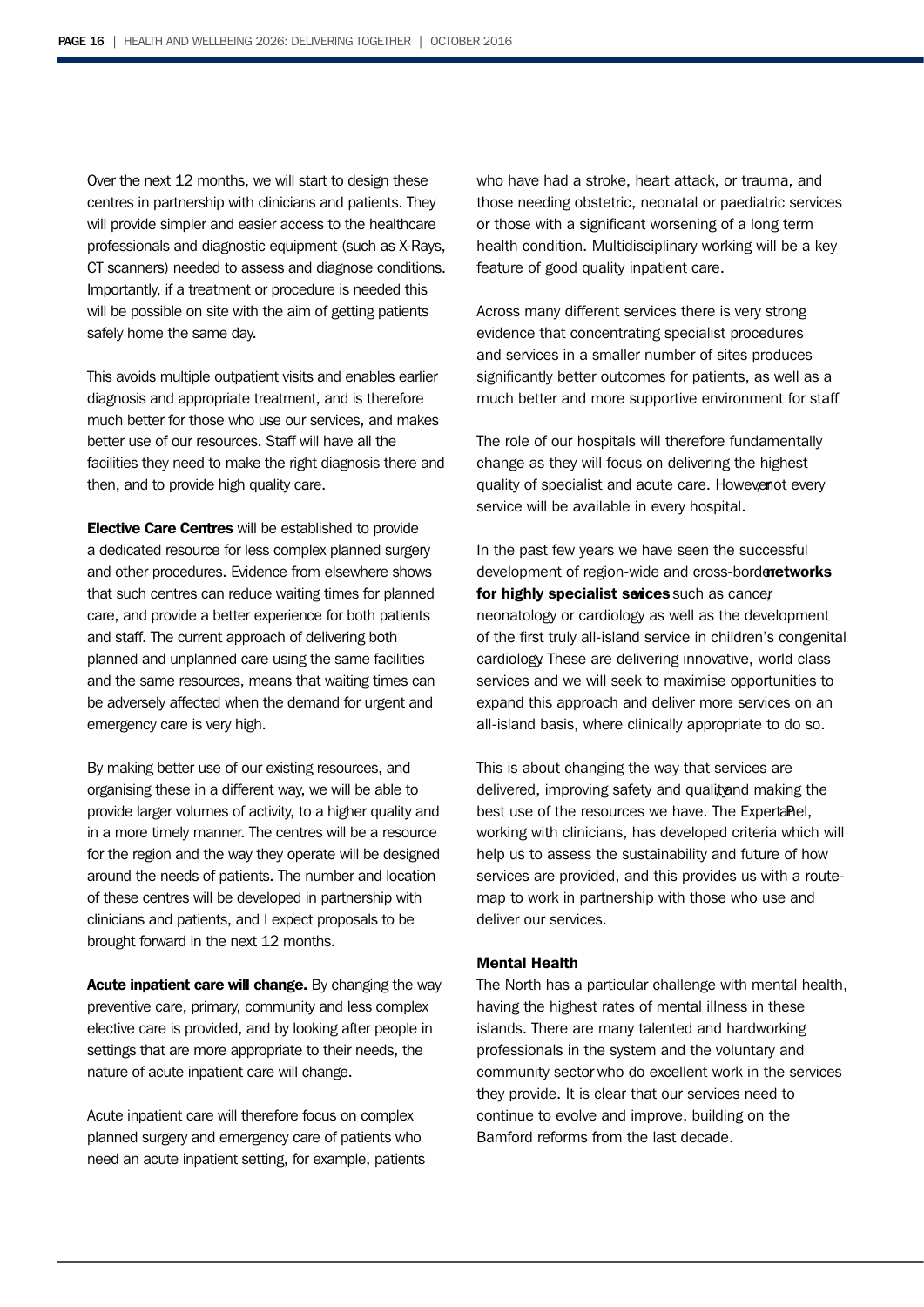Mental health is one of my priorities as Minister of Health, and it is an issue that I will champion at every opportunity. I want better specialist mental health services. This would include further support for perinatal mental health and inpatient services for mothers, with potential to address the need that exists across the island. We will expand services in the community and services to deal with the trauma of the past. Underpinning all of this, I am committed to achieving a parity of esteem between mental and physical health to ensure that we are tackling the true impact of mental health on our communities.

### **Carers**

Families and friends take on most of the caring responsibilities for their loved ones and this makes an enormous contribution both to the HSC and to society as a whole. I fully recognise that carers are an equal partner in providing care, and they need our support to be carers. They also need support to enable them to do the things that those without caring responsibilities take for granted such as working, going out socially, having a break or going on holidays. In the case of young carers, they need help and support just to do the things that young people do. I am committed, along with other government departments and their agencies, to providing that support.

We know that the needs of carers are changing, this means the type of support we need to give them is also changing. We need to encourage greater take up of carer's assessments and expand the options for short breaks, as well as enabling the greater use of personalisation and personal budgets where appropriate. We need to ensure carers can access up to date information and crucially consider how we can support carers to live their own lives. The role of carers and how we can better support them will be central to the Review of Adult Care and Support and I encourage everyone to make their views known when we bring proposals forward for consultation in spring 2017.

## DELIVERING ACUTE CARE AT HOME

This service enables this vulnerable patient group to retain their independence and dignity and prevents unnecessary and stressful hospital admissions.

It was designed and implemented by East Belfast Integrated Care Partnership (ICP) and subsequently rolled out across Belfast. Similar services are available in some other Trust areas.

In the Belfast area, the average length of stay for Acute Care at Home patients is 6 days compared to 11 days in hospital. Over 1084 referrals have been received for the extended service in the Southern area.

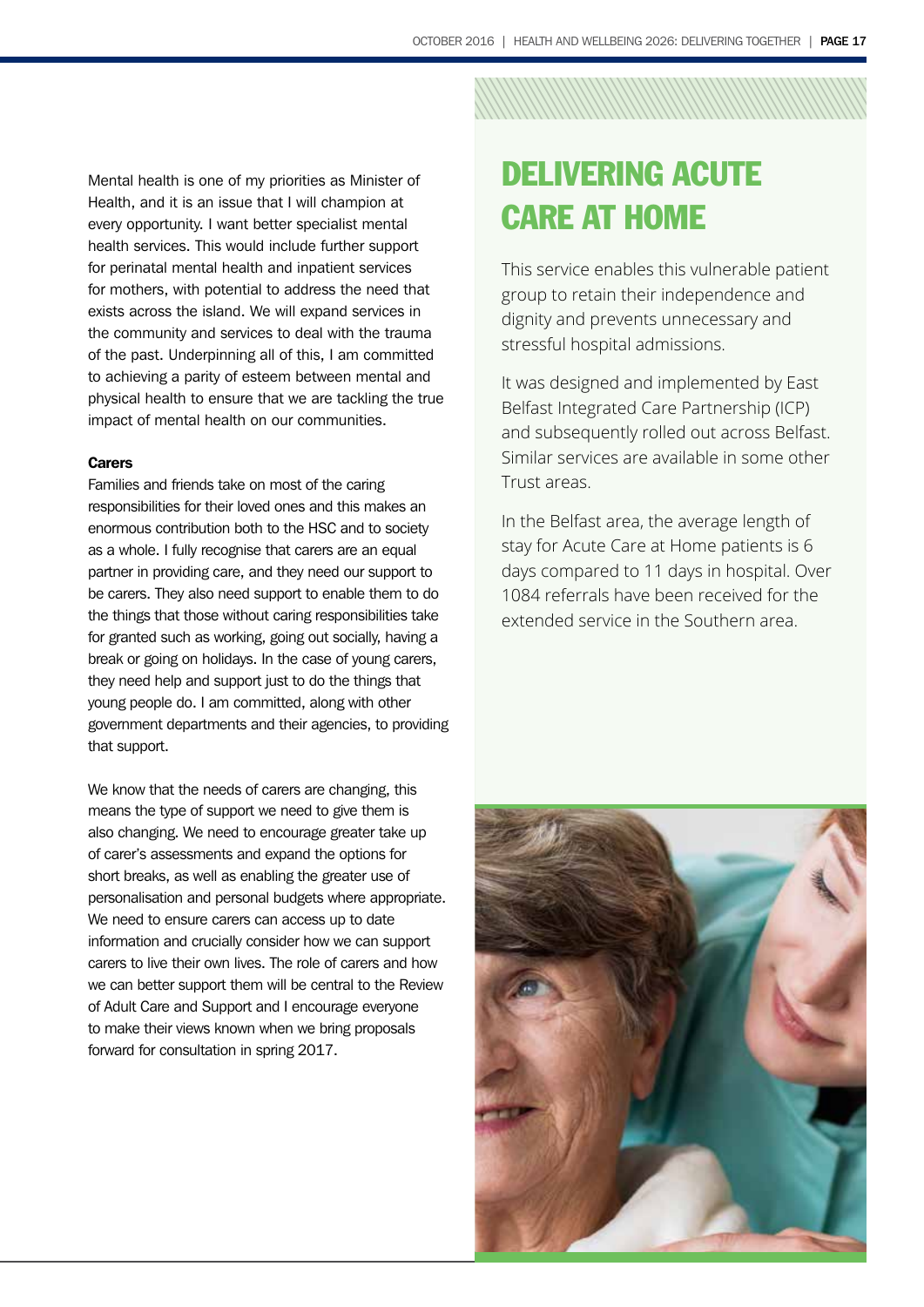### Organising ourselves to deliver

To deliver care in a different way, it is clear that the way we plan and manage health and social care will also need to change. Therefore, in line with the recommendations of the Expert Panel's Report, we need to empower local providers and communities to work in partnership, including health and social care trusts, independent practitioners such as GPs and voluntary providers.

Embracing new models of care has the potential to harness the strengths of different parts of the system, across traditional organisational boundaries, across sectors and beyond what is traditionally considered to be the health and social care sector.

Working together, they will be expected to plan integrated and continuous local care for the populations they serve. I will set the outcomes we expect them to deliver, and the frameworks within which they need to operate, and hold them to account accordingly. For the first time, they will have the autonomy to make rapid and sustainable changes to improve services and address health inequalities in their area.

Where services are highly specialised, they will be planned and delivered on a region-wide basis. Building on the programme of work currently underway with Department of Health counterparts in Dublin, we will continue to explore opportunities to plan and deliver services on an all-island basis.

The recent consultation on HSC structures supported the need to reduce bureaucracy and put in place a more effective streamlined mechanism for how we plan health and social care services.

Starting now, we will work with the wider HSC system to design the new partnership approaches to the planning and management of HSC services, which moves away from competition towards collaboration, integration and improvement.



## PRIMARY PERCUTANEOUS CORONARY INTERVENTION (pPCI)

This service, based in Belfast and in Derry, means that patients having a particular type of heart attack are taken from anywhere across the North straight to a specialised centre which can undertake this life saving procedure on a 24/7 basis.

On average a total of 66 pPCI procedures are being carried out per month and from May 2016, Donegal patients have access to the Derry based service.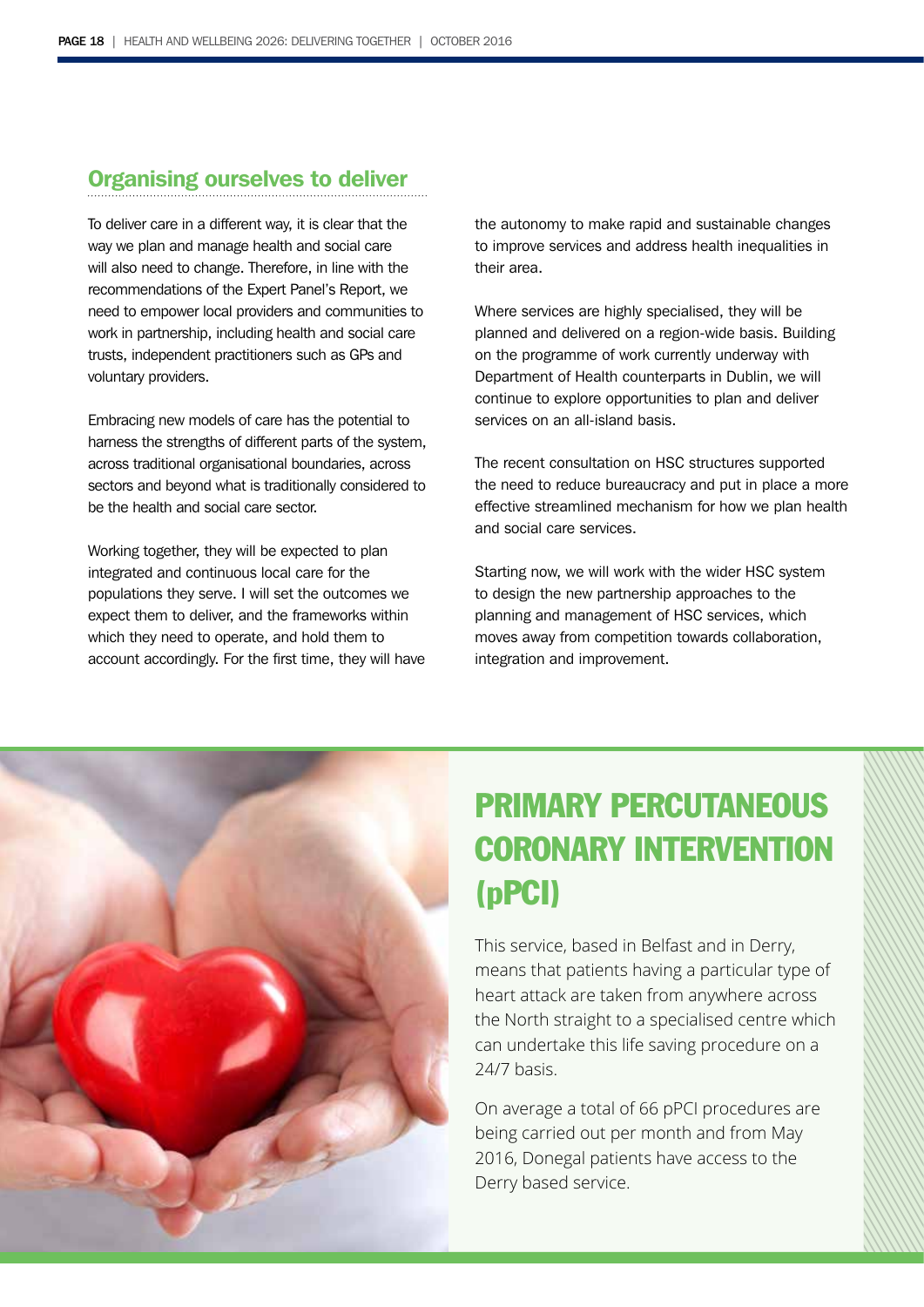

How we plan, design, support and implement service transformation is as important as the changes we wish to make.

Only by taking the right approach will these changes be the best ones for our population as a whole, and be sustainable in the long run.



### Partnership Working

### With people who use and deliver services

Our Health and Social Care system belongs to all of us and we all bring valuable insights to how it can improve. We must work in partnership - patients, service users, families, staff and politicians - in doing so we can coproduce lasting change which benefits us all. Everyone who uses and delivers our health and social care services must be treated with respect, listened to and supported to work as real partners within the HSC system.

Building on the good practice which already exists in the HSC, such as the Mental Health Recovery Colleges, we will work collaboratively in the spirit of openness and trust to deliver agreed outcomes.

When we embark on a change to our system or services, all relevant individuals or groups will be brought together, including those who use and those who deliver our services. A clear terms of reference will be developed collaboratively, ensuring all parties are clear about the task at hand, and how we will work together.

We will adopt creative and innovative ways to maximise involvement. All views and opinions will be received with equal merit. In the past the system has been criticised for delays in bringing forward change, we will support teams to work at pace.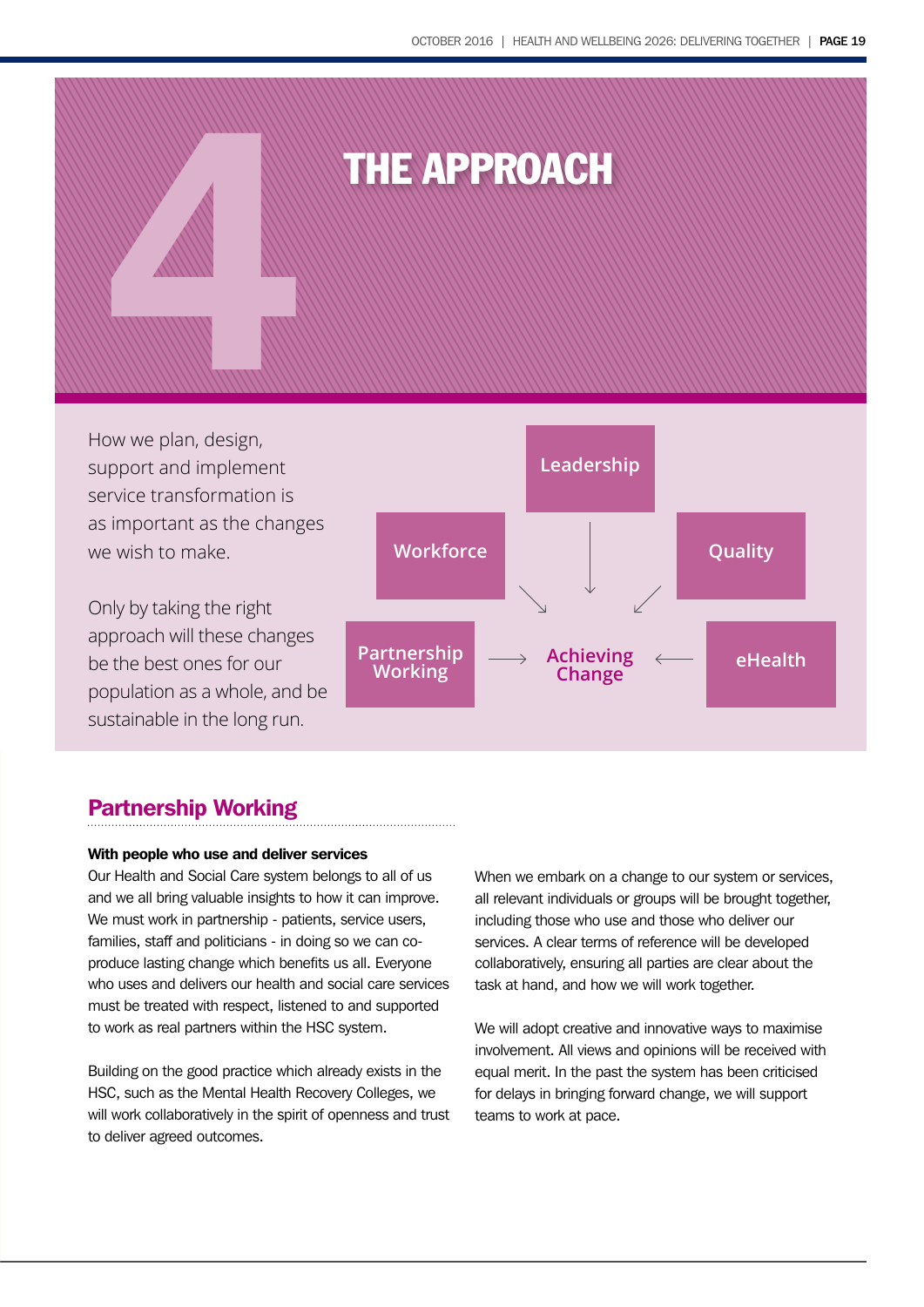Co-production will empower patients, service users and staff to:

- design the system as whole to ensure there is a focus on keeping our population well in the first place and ensuring that when people need support and help they receive safe and high quality care;
- work together to develop and expand specific pathways of care and HSC services which are designed around people and their needs, including setting outcomes to measure impact;
- be partners in the care they receive with a focus on increased self-management and choice, especially for those with long-term conditions.

A move to this model will not happen overnight. However, I am fully committed to this approach and will support this new way of working across the HSC. In order to start this process in November I will embark on a period of engagement about my proposals for the model of health and care for the future.

I am making a commitment that the design of new and reconfigured services will be taken forward on the basis of co-production and co-design.

We will strengthen the capacity of both those who use our services and those who deliver them to bring about positive change for and by themselves. This includes continued investment in initiatives such as Expert-by-Experience programmes, which provides training and development for users who work with the HSC to improve our services. We will also train staff to support the continued roll-out of the Quality 2020 Attributes Framework.

In addition, I intend to maximise the patient voice across our system, and align it much more closely to the quality improvement, and inspection and regulation. I also want to hear the voice of staff particularly those on the ground closest to those who use our services. In early 2017, I will consult and design a new feedback platform open to all those who both use and deliver our services. This will enable users and staff to tell us what matters to them in terms of their health and social care and to raise issues in as timely a manner as possible, so that they can be addressed early before they escalate to a complaint.

### Co-production - a new approach to the design and development of mental health services

An example of how co-production can make a big impact on our services is the design and delivery of Mental Health Recovery Colleges. This is an innovative model that assists individuals in their personal and collective journey of recovery. This recovery focussed approach creates opportunities for those with lived experience to contribute as volunteers and in paid roles. These peer educators assist those with mental health problems to discover personal talents and develop life skills which can help them enter the labour market.

A number of people with lived experience have and continue to be developed to become peer educators and are now making a contribution to care delivery. Over 236 sessions of peer education have been delivered.



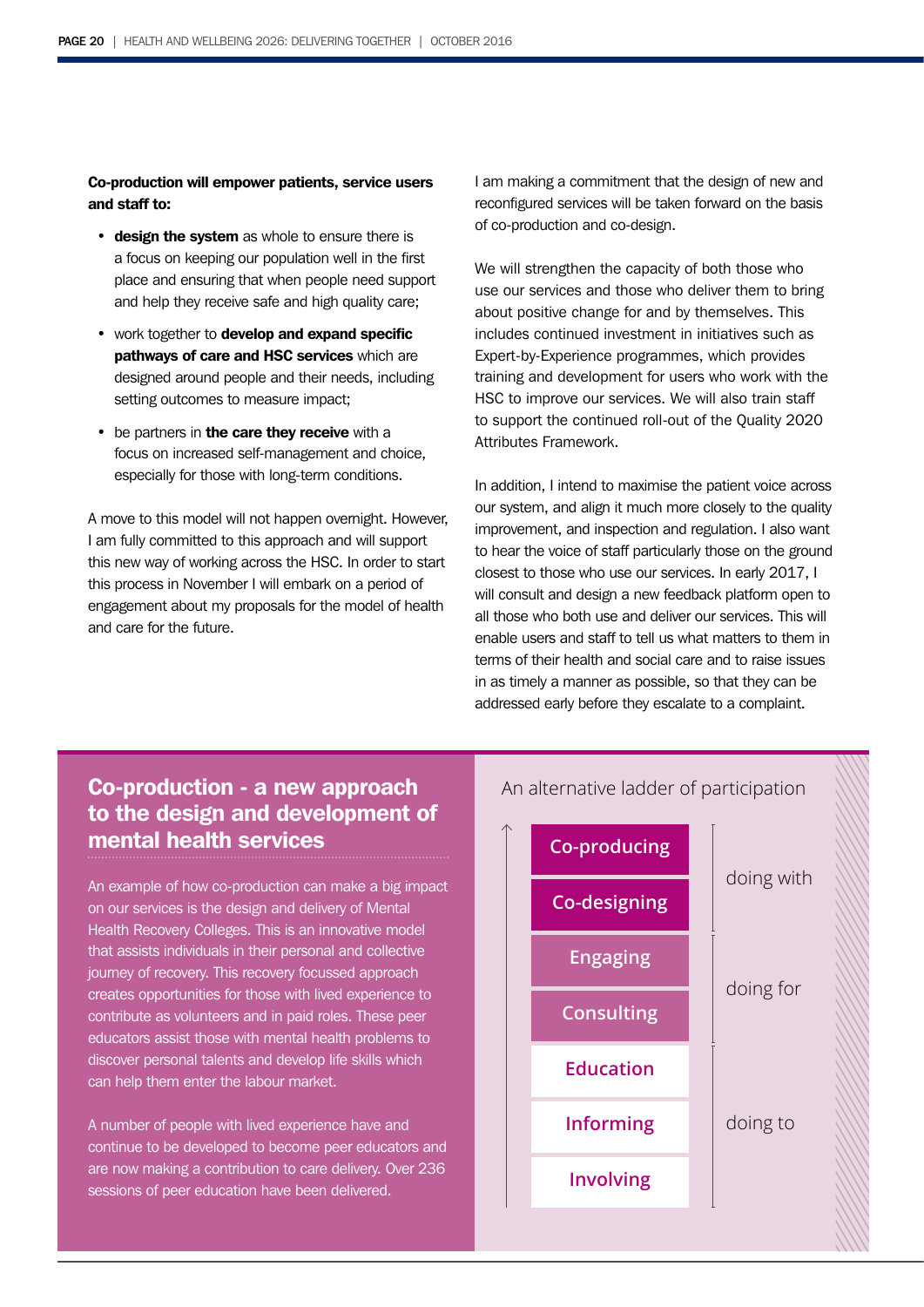### With other providers

Partnership with other providers of care and other service providers is key to improving and safeguarding social, emotional and physical wellbeing. Health and social care has a strong tradition of working with other professions and sectors including the voluntary, community, criminal justice, education, housing and private sectors. These partnerships will be maintained and strengthened to maximise the impact we can make on improving people's health, social wellbeing and quality of life, as well as making the best use of resources.

### Improving Quality and Safety

In the design and delivery of health and social care, quality and safety will always be a fundamental priority. The Expert Panel said "any system that aspires to be world class must take a strong position on quality improvement, with the patient and service user represented as part of this".

It is clear to me that, in order to achieve our ambition for health and social care, we need to establish an infrastructure capable of supporting, enabling and driving the improvements we seek, with people at its heart. There needs to be a greater alignment between quality improvement, partnership with those who use our services, and how we regulate those services.

Like many healthcare systems, there has been a gradual increase in improvement capability across our health and social care service. One example is the Regional Mortality and Morbidity Review System, which supports the review of all hospital deaths by multidisciplinary 'frontline' teams to identify learning to improve the quality and safety of care. The system is well embedded in two Trusts at present and will be fully embedded across all Trusts by April 2017. Another example is the Medicines Optimisation Quality Framework which is supporting improvement by scaling up good practices for the appropriate, safe and effective use of medicines across health and social care.

We now need to fully integrate quality improvement into the work of every HSC organisation and provide real support for local and regional improvement work. That will mean improving our capacity to foster local innovation and to implement what works at scale. It also requires us to be able to proactively detect hazards in care settings and implement solutions to reduce risk before harm occurs. Developing the science of improvement can be done at the same time as making improvements.

To deliver a sustainable and world class service into the future will require of all of us to work together very differently. We need an infrastructure that makes this possible.

For that reason, I intend to establish an Improvement Institute that will better align existing resources to enable improvement in our system of care. These include resources currently devoted to patient safety, regulation, evidence gathering, data analytics, information and, critically, those with experience of using our services. My aim is to establish a strong and integrated infrastructure to support improvement wherever it needs to happen across our system of care. This aim will only be achieved with the support and engagement of all leaders across the HSC system.

I have asked my Department to convene a group of local clinicians, professionals and service users with experience in improvement to advise on the design of that infrastructure. This will not be a new HSC organisation but will align existing resources and functions. The design work will be complete by February 2017 and I expect the Institute to begin to test how it will operate by May 2017.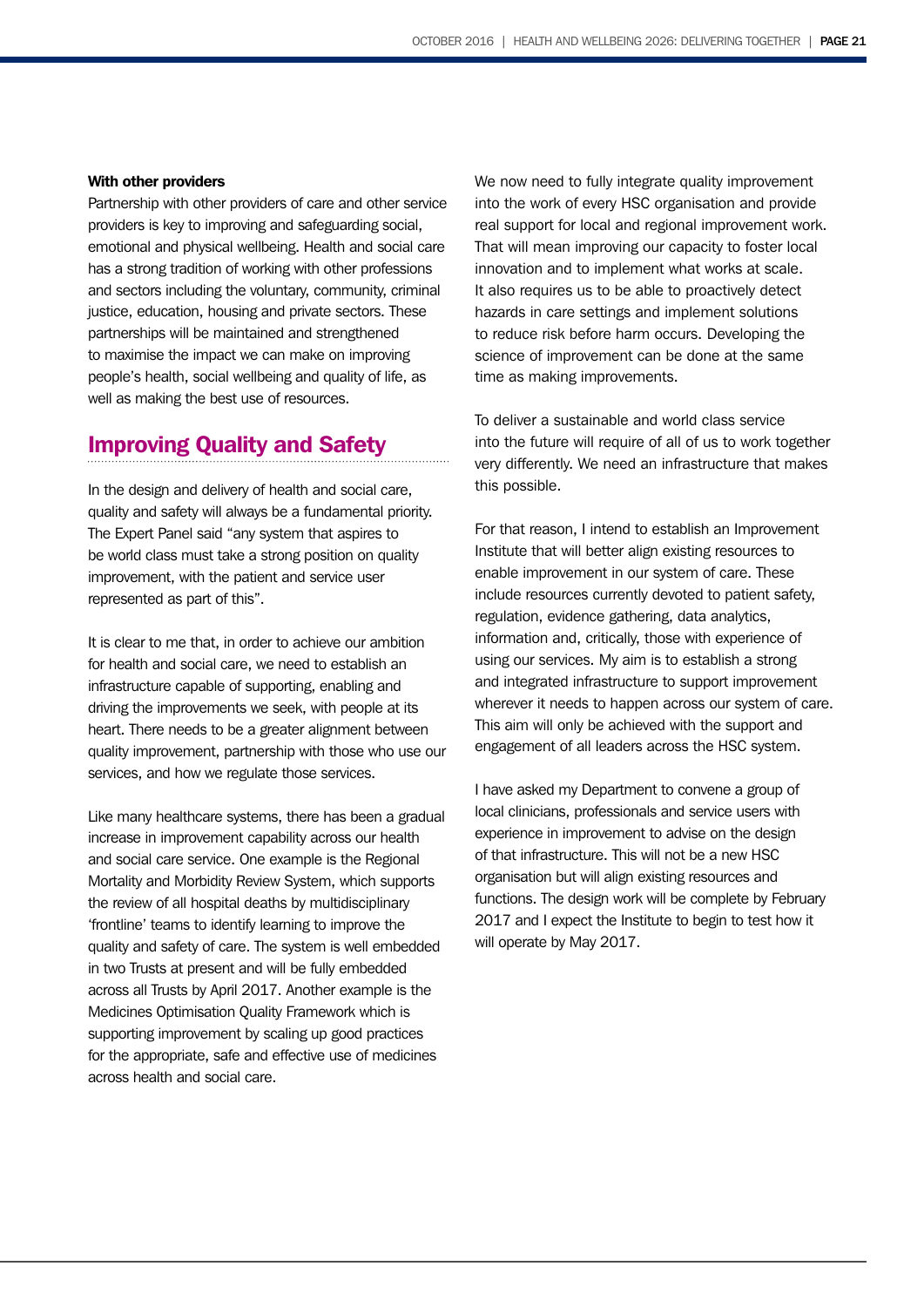### Investing in our Workforce

The Expert Panel has re-affirmed that effective workforce engagement and planning are key enablers to HSC transformation. I believe the far-reaching transformation journey we are about to embark on needs the commitment and engagement of workers across the HSC at every grade if it is to succeed. I am confident that working together we can succeed.

The increasing pressure on services has contributed to difficulties in attracting and retaining experienced staff and the vacancy rate in a range of disciplines continues to grow. These factors have led to an escalation in the costs of maintaining safe service provision through the use of expensive agency and locum staff, as well as longer hospital stays than necessary.

Clearly, this is unsustainable and workforce planning cannot continue to be used simply as an exercise to ensure that existing rotas are filled. It has to be a vehicle for supporting the implementation of a new and sustainable model of care. It has to take account of increasing demand as a result of demographic trends, be informed by robust and accurate workforce information and analysis, and map to the new configuration of services in secondary care and the increased focus on primary care. It also has to address the factors that enhance the attractiveness of key jobs, such as domiciliary care.

However, effective workforce planning is only one aspect of what is needed. We want to ensure that we are harnessing the skills and experience of the 72,000 individuals working in the wider HSC family.

As stated earlier, I want the HSC to be an employer of choice, leading by example and investing in the health and wellbeing of its staff. We will explore ways to build on and consolidate the health and wellbeing services we provide for our staff.

I recognise the fears and anxieties about job security, role and job location that any change process will create. Based on their lived experience, HSC staff at all grades are all too well aware of the unintended day to day impact on their own teams of previous change initiatives. Too many of these experiences to date have not been positive. I am determined that the unique store of knowledge, commitment and public service ethos that the HSC workforce represents will be listened to, engaged and nurtured at all levels. It is the single most important resource we have to achieve lasting change.

In collaboration with stakeholders, we are committed to ensuring a Workforce Strategy is developed by spring 2017 which will cover all aspects of the HSC workforce, including retention and recruitment; opportunities for introducing new job roles and of reskilling and upskilling initiatives. This will require investment but we are convinced that investment in every area of our workforce is critical in delivering this new model of sustainable care.

But it is clear that some action needs to be taken now to address current workforce challenges. Therefore, we will continue to invest in training by expanding GP and nurse training places. I have asked for a number of areas to be looked at in detail, including the appointment of a Nursing and Midwifery Task group which will report within 12 months with recommendations for how we can maximise the contribution nursing and midwifery can make to improved outcomes for the population.

The forthcoming Reform of Adult Social Care and Support will consider the nature, size and skills of the social care workforce needed to deliver social care in the future. I will consider carefully the findings of the Domiciliary Care Workforce Review, which is due to be completed by the end of 2016. I am committed to taking steps to improve the recruitment and retention of this critically important group of staff.

### Leadership and Culture

If we are to develop a culture of quality improvement and partnership working, this must be underpinned by a new approach to collective and system leadership. We are fortunate to have some of the most capable, committed and enthusiastic people making up our health and social care workforce. Many leading edge research and reports provide evidence that having continuous learning cultures and team working in health and social care organisations is crucial to ensuring safe high quality care.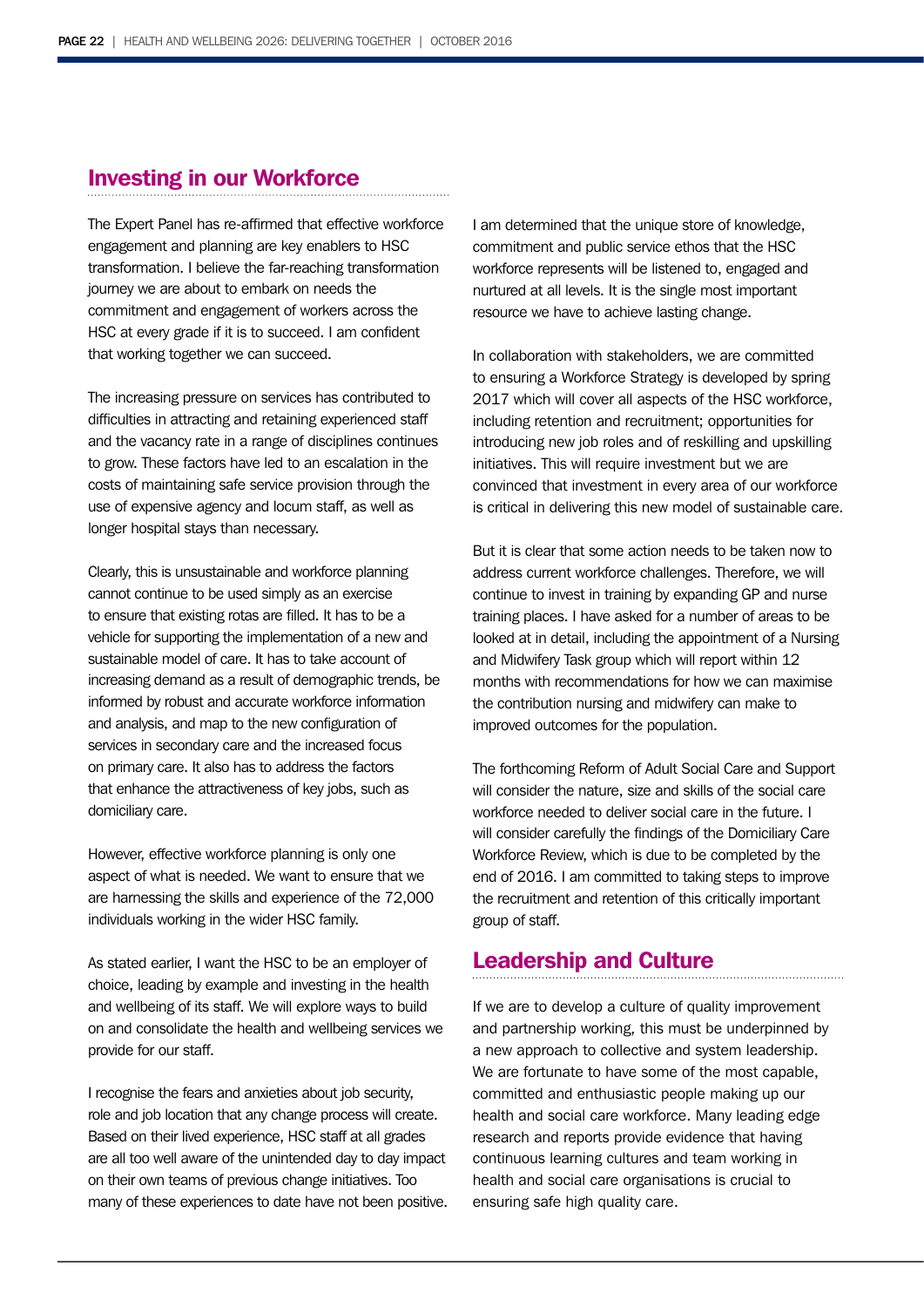Rather than concentrating power at the top, I want all those working in health and social care to feel able to effect change and improvement in care. This means developing leadership at all levels, a truly collective leadership model. I will flatten and remove unnecessary hierarchy, eliminating those policies which inhibit innovation and improvement. If we are to move towards a model of care powered by multidisciplinary teams, we need to empower all teams to deliver care, not micromanage them. Working in partnership with our staff, I believe this is achievable.

This will require a major programme of cultural change and it will not happen overnight. But we need to start now.

As part of this we need to enhance our clinical leadership. The Expert Panel said that change *"will be more successful if… implemented in a setting which encourages clinical and professional engagement"*. I want to see our structures have more professionals directly engaged in the management and leadership of our services, effecting the change supported by skilled and able managers.

I have recently re-established the Strategic Health Partnership Forum and see this as an important contribution to the development of a new culture of partnership, involvement and listening.

Over the next 6 months, an HSC-wide Leadership Strategy will be developed to support this aim. Resources will be directed over the next 3 years and beyond to develop the right staff and leaders, with the skills, behaviours and values that will be so crucial in developing the compassionate, collaborative and high performing culture we seek.

### eHealth and Care

Making better use of technology and data is essential if we are to move to a model focussed on service users, on improving the health and wellbeing of the population and on getting beyond organisational and professional silos. I am determined to realise the potential and opportunities presented by modern information technology to improve

outcomes for service users and free up time for front line staff. To do so, co-production must underpin our approach, and we must learn the lessons and build on the experience of current and past HSC IT initiatives.

We will expand the range of information and interaction available to citizens, service users and those providing services both online and through apps. This will include building a new patient portal which will allow secure online access to their own health and care information where service users want this. This new patient portal will be in place for dementia patients next year and rolled out across the North by 2021.

To ensure our staff can focus on supporting individuals, the right information must be available to the right professionals, at the time they need it. Our awardwinning approach to sharing information across different IT systems (the Electronic Care Record) has significantly changed the way care is delivered and improved safety. However, we still have too many different systems across the HSC making it difficult to join up data and focus on the service user.

We are currently assessing the best way to achieve a much more consolidated and common patient and user record, with fewer separate IT systems. This will be a major undertaking. We will aim to liberate time for care by equipping our community based workforce with new technology that will increase the time that doctors, nurses, therapists and social workers have to spend with patients. If we can realise a 15-minute increase in care time by reducing bureaucracy this equates to over 1,000 additional care professionals working with service users. These initiatives will also allow more staff in the HSC to work remotely, saving travel to and from hospitals, care centres and offices.

Moving to a more consolidated health record across the North will allow us to make better use of information about our population - designing new ways to intervene early and support people in managing their conditions. A programme of work to improve our use of health analytics, focussed on dementia patients, will start in 2017.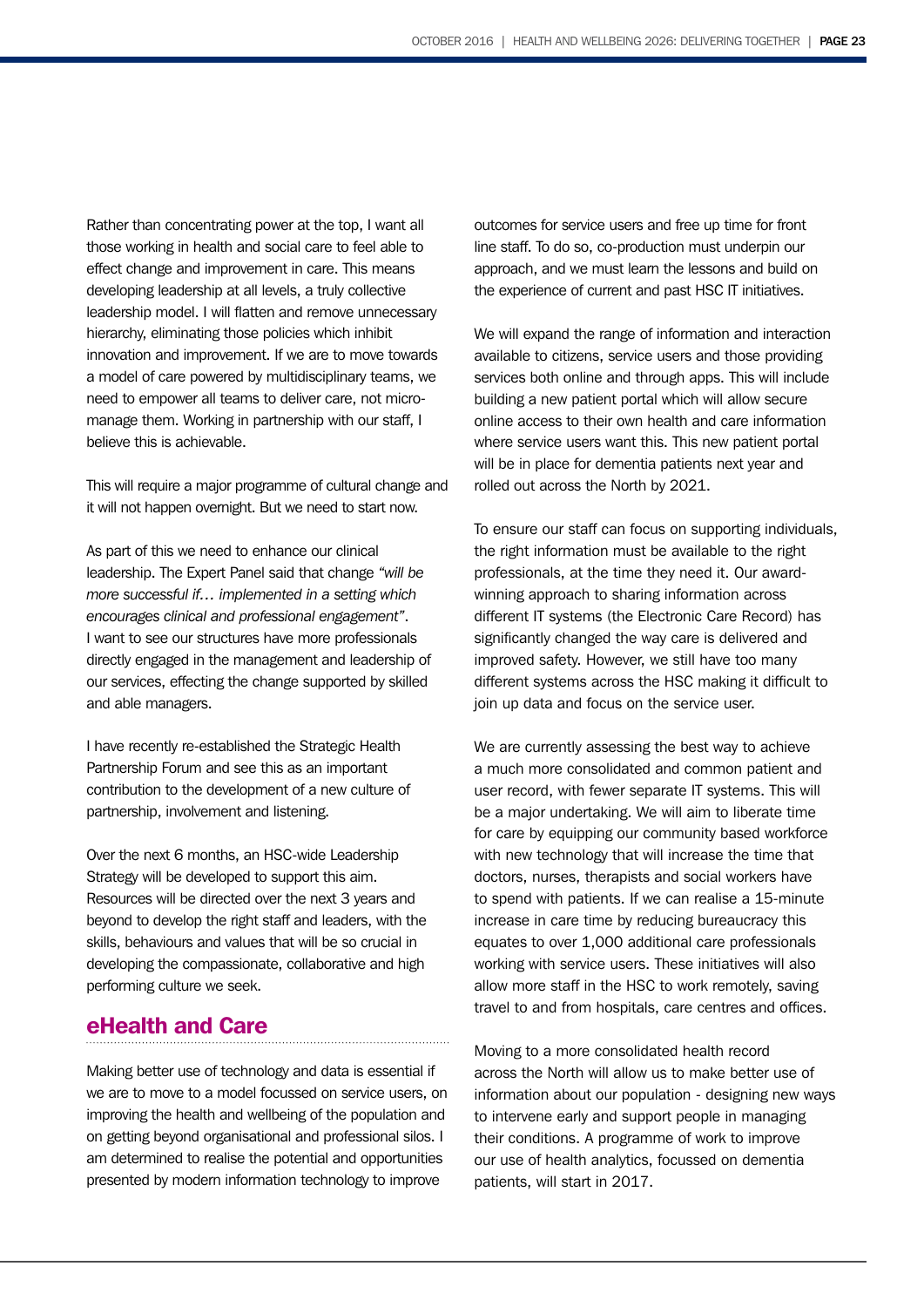# THE ACTIONS 5

In this document I have set out my commitment to change but I recognise that much work is needed to develop, design and deliver the building blocks that will enable sustained improvement. I am committed to achieving the change required using a process of co-production.

The task is challenging and will take sustained and incremental effort over the next ten years to achieve real transformation.

But we start now. In the next section I have set out my actions for the next 12 months. These will be taken forward to make a positive and ambitious start towards stabilisation, reconfiguration and transformation.

As I have said, to deliver real and meaningful change will require an extension of the political goodwill and cooperation given to the Expert Panel. Moreover significant investment will be required. I believe this shared investment will not only improve people's health and wellbeing but have a positive impact on every aspect of their lives.

I fully believe that it is only by working together we can deliver a world class health and social care system.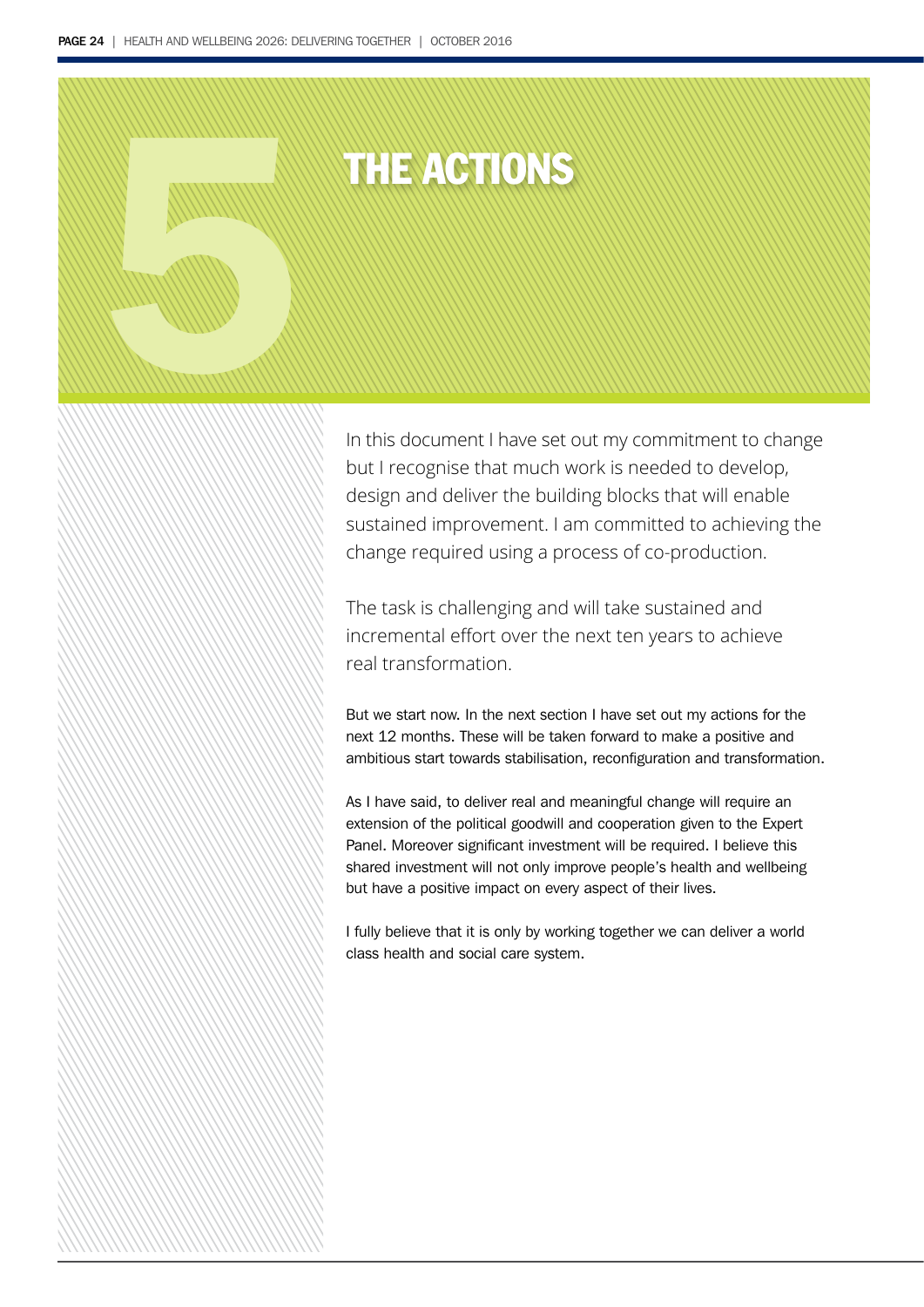| <b>Stabilisation</b>                      |                                                                                                                                                                                                                                                                                                   |                  |  |  |
|-------------------------------------------|---------------------------------------------------------------------------------------------------------------------------------------------------------------------------------------------------------------------------------------------------------------------------------------------------|------------------|--|--|
| 1                                         | Develop a comprehensive approach for <b>addressing waiting lists</b> which takes account of the ongoing<br>work of the Health and Social Care Board, as well as the recommendations from the Expert Panel.                                                                                        | January<br>2017  |  |  |
| 2                                         | To improve access and resilience, and support the development of new models of care, make significant<br>investment in primary care to ensure there is a multidisciplinary team focussed on the patient and with<br>the right mix of skills. This will be supported by:                           | March<br>2017    |  |  |
|                                           | increased GP training places;                                                                                                                                                                                                                                                                     |                  |  |  |
|                                           | continued investment in Practice Based Pharmacists;                                                                                                                                                                                                                                               |                  |  |  |
|                                           | ensuring every GP practice has a named District Nurse, Health Visitor and Social Worker to work with;<br>-                                                                                                                                                                                        |                  |  |  |
|                                           | supporting the development of new roles such as Physician Associates and Advanced Nurse Practitioners;<br>and                                                                                                                                                                                     |                  |  |  |
|                                           | further roll-out of the AskMyGP system.                                                                                                                                                                                                                                                           |                  |  |  |
|                                           | Bring forward a public consultation on the role of GP Federation and whether they should become<br>HSC bodies.                                                                                                                                                                                    |                  |  |  |
| 3                                         | Bring forward proposals relating to the extension of placement options for Looked After Children.                                                                                                                                                                                                 | October<br>2017  |  |  |
| 4                                         | Following the completion and evaluation of a pilot project, roll-out access to the electronic care<br>record (NIECR) to community pharmacists and establish a pilot to test access to the record for<br>independent optometrists.                                                                 | October<br>2017  |  |  |
| 5                                         | Begin development of a new framework to fully realise the potential of community pharmacy services<br>to support better health outcomes from medicines and prevent illness.                                                                                                                       | November<br>2016 |  |  |
| <b>Reconfiguration and service change</b> |                                                                                                                                                                                                                                                                                                   |                  |  |  |
| 6                                         | Embark on a consultation on the criteria set out in the Expert Panel Report and start a programme of<br>service configuration reviews. These will be clinically led, working in partnership with those that use<br>the services.                                                                  | November<br>2016 |  |  |
| 7                                         | As part of this process, my immediate priorities are:                                                                                                                                                                                                                                             |                  |  |  |
|                                           | following extensive review and engagement, launch a public consultation on proposals to modernise<br>$\bullet$<br>and transform Pathology services designed to improve service and workforce sustainability ensuring a<br>high quality pathology service for the future;                          | November<br>2016 |  |  |
|                                           | move forward with the implementation of the new <b>Diabetes</b> Strategic Framework, which has been,<br>$\bullet$<br>and will continue to be, developed through partnership with patients and their representative groups;                                                                        | November<br>2016 |  |  |
|                                           | launch and commence implementation of the Paediatric Strategies (2016-2026) designed to<br>$\bullet$<br>modernise and further improve the standard of treatment and care provided in hospital and community<br>settings, and palliative and end of life care for children and their families; and | November<br>2016 |  |  |
|                                           | launch a public consultation on proposals to develop sustainable <b>Stroke</b> services and further improve<br>$\bullet$<br>the standard of treatment and care provided to stroke patients.                                                                                                       | February<br>2017 |  |  |
|                                           | following a recent review, launch a public consultation on the configuration of <b>Imaging</b> services, taking<br>$\bullet$<br>account of advances in technology, demographics and demands, and looking to both national and<br>international best practice;                                     | February<br>2017 |  |  |
| 8                                         | Bring forward proposals for the location and service specification for Elective Care Centres, and<br><b>Assessment and Treatment Centres.</b>                                                                                                                                                     | October<br>2017  |  |  |
| 9                                         | Develop design for new structures and approaches to support the reform of planning and<br>administration of the HSC                                                                                                                                                                               | March<br>2017    |  |  |
| 10                                        | Identify current <i>innovative HSC projects</i> at the local level and develop a rolling programme and<br>implementation plan to scale up these projects across the region.                                                                                                                       | April<br>2017    |  |  |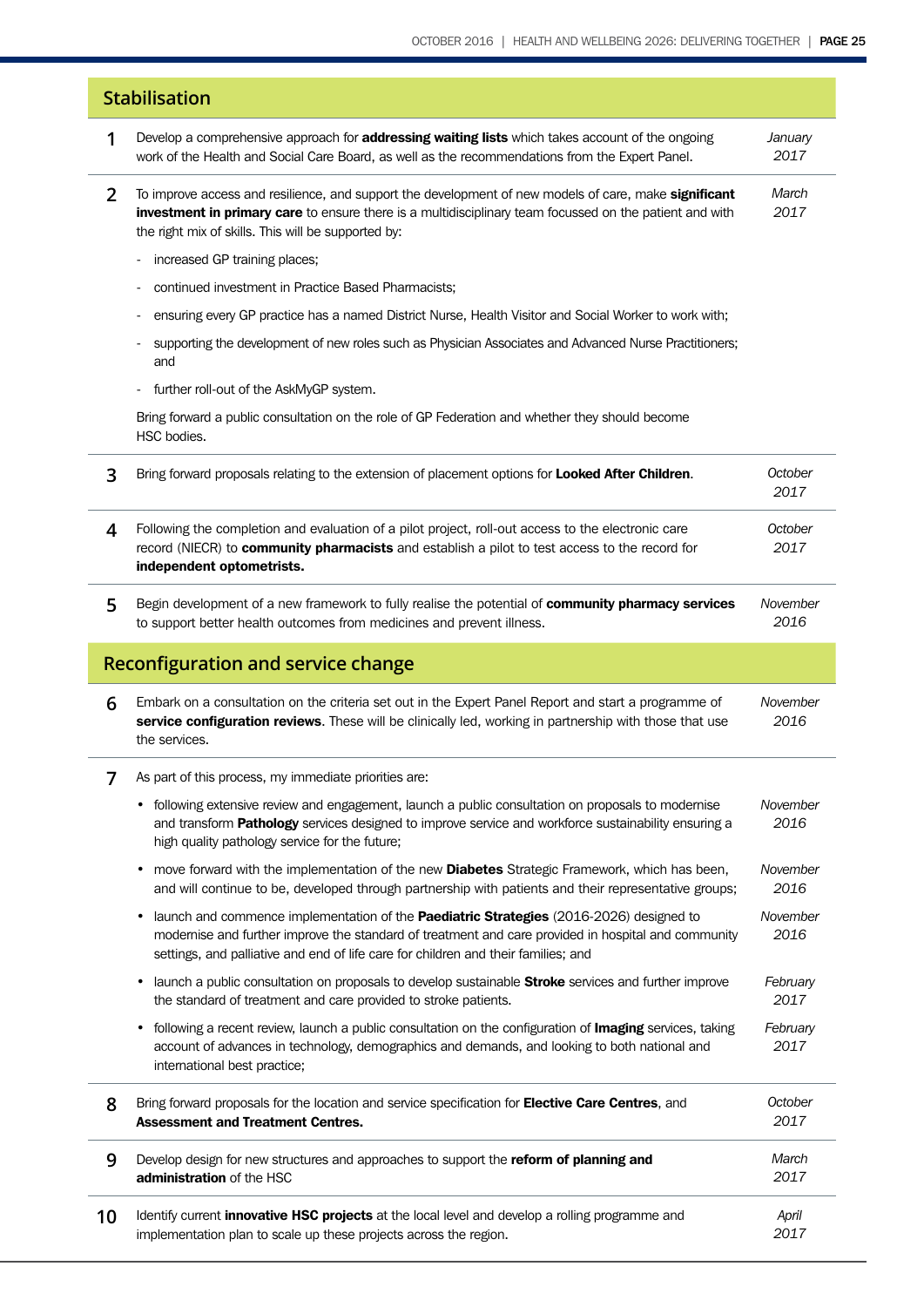| <b>Transformation</b> |                                                                                                                                                                                                                                |                  |  |
|-----------------------|--------------------------------------------------------------------------------------------------------------------------------------------------------------------------------------------------------------------------------|------------------|--|
| 11                    | Embark on a <b>period of engagement</b> with staff and service users to build a collective view of how<br>our health and social care services should be configured in the future, and encourage a much wider<br>public debate. | November<br>2016 |  |
| 12                    | Establish and seek members for a <b>transformation oversight structure</b> with membership drawn from<br>within and outwith the HSC.                                                                                           | November<br>2016 |  |
| 13                    | Consult on proposals for the reform of <b>adult social care and support</b> , to consider different approaches<br>to ensuring the long-term sustainability of the adult social care system.                                    | April<br>2017    |  |
| 14                    | Consult on proposals forand complete design of <b>anew user feedback platform</b> pen to all those who<br>both use and deliver our services.                                                                                   | October<br>2017  |  |
| 15                    | Complete the initial design work for themprovement Institute.                                                                                                                                                                  | February<br>2017 |  |
| 16                    | Develop a <b>Workforce Strategy</b> covering all aspects of the HSC workforce, including retention and<br>recruitment; opportunities for introducing new job roles; and upskilling initiatives.                                | May<br>2017      |  |
| 17                    | Develop a <b>HSC-wide Leadership Strategy</b> to consider a 5 year approach and plan for development of<br>collective leadership behaviours across our system.                                                                 | May<br>2017      |  |
| 18                    | Expand the range of information and interaction available to citizens online and development <b>patient</b><br>portal for dementia patients.                                                                                   | October<br>2017  |  |